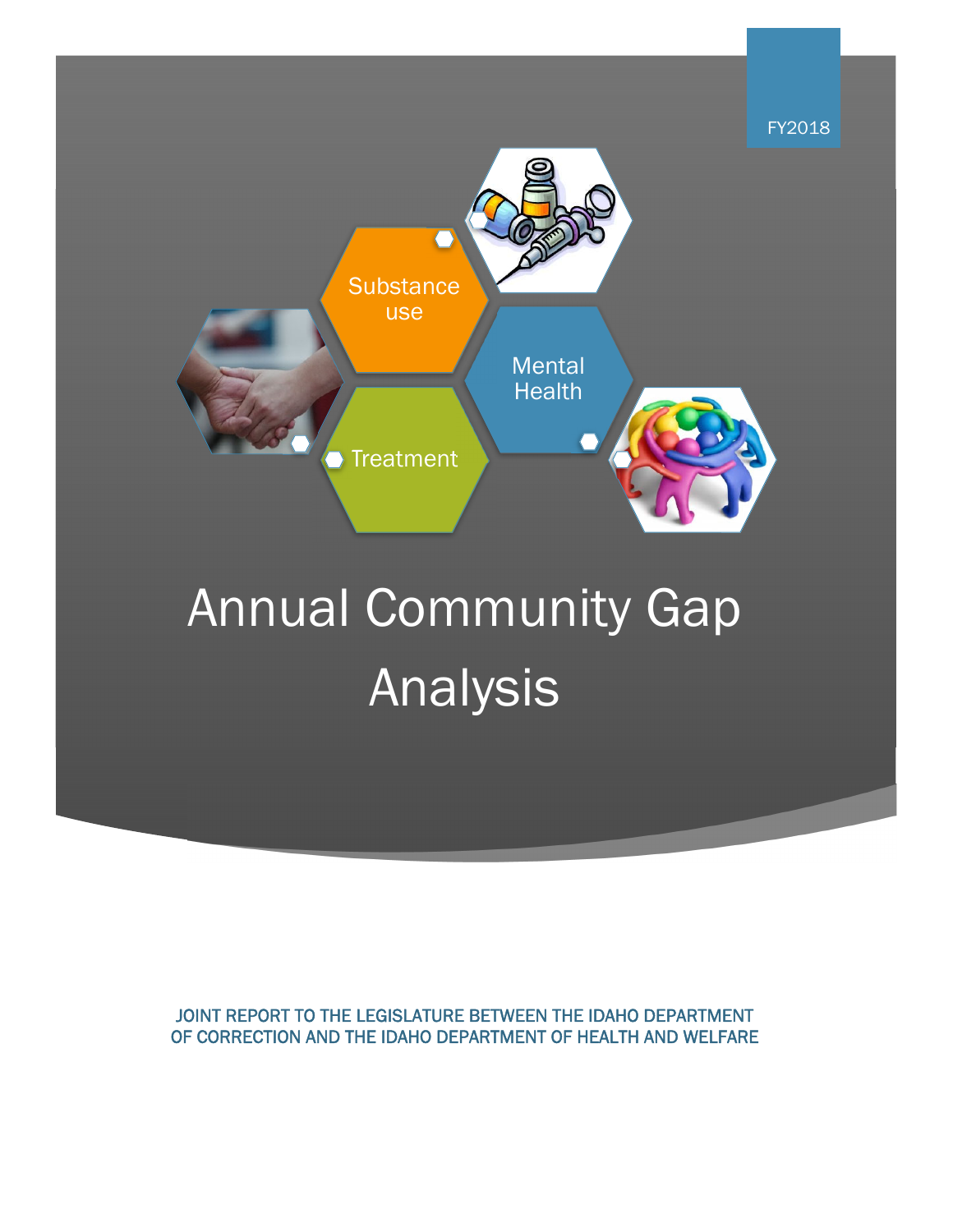## **Executive Summary**

Among requirements of the Justice Reinvestment Act (SB1357) is an annual joint report to the legislature from Idaho Department of Correction (IDOC) and the Idaho Department of Health and Welfare (IDHW) describing the gap in state funding available to address the needs of all moderate and high-risk probationers and parolees living within the state of Idaho. This report provides information on the criminogenic needs of probationers and parolees; current funding available to deliver evidencebased programming to address those needs; and any gap in funding to meet the treatment needs of all moderate and high-risk probationers and parolees.

### Highlights

l

- ▼ 39.5% (N=7,246) of probationers and parolees are moderate to high risk to recidivate.
	- $\circ$  79.7% (N=5,776) of moderate to high risk needed substance use treatment in Fiscal Year 2018.
	- o An estimated 30.0% ( $N=2,174$ ) had severe mental health problems, with an additional 20.1% (N=1,456) with low to moderate problems who were not receiving treatment.
- ▼ State funded substance use treatment in FY18 covered \$5.7 million in Substance Use Disorder (SUD) expenditures. In addition, state funded services provided problem solving courts and aftercare programming.
	- About 2,123 moderate to high risk offenders did not receive SUD funding, after care, or drug court services, resulting in a gap in funding of \$3,120,810.
	- 1,808 mod/high risk with severe mental health needs did not receive treatment, resulting in a gap in funding of \$5,378,800.1
- ▼ The combined gap in coverage for substance use and mental health needs in the state of Idaho is \$8,499,610.1

#### SB1357

The board of correction and the department of health and welfare shall submit a joint report to the legislature by January 15 each year analyzing:

a) the criminogenic needs of the active population of probationers and parolees;

b) current funding available to deliver effective, evidence-based programming to address those needs; and

c) any gap in funding to meet the treatment needs of all moderate and high-risk probationers and parolees.

<sup>&</sup>lt;sup>1</sup> See section explaining those needing but not receiving treatment.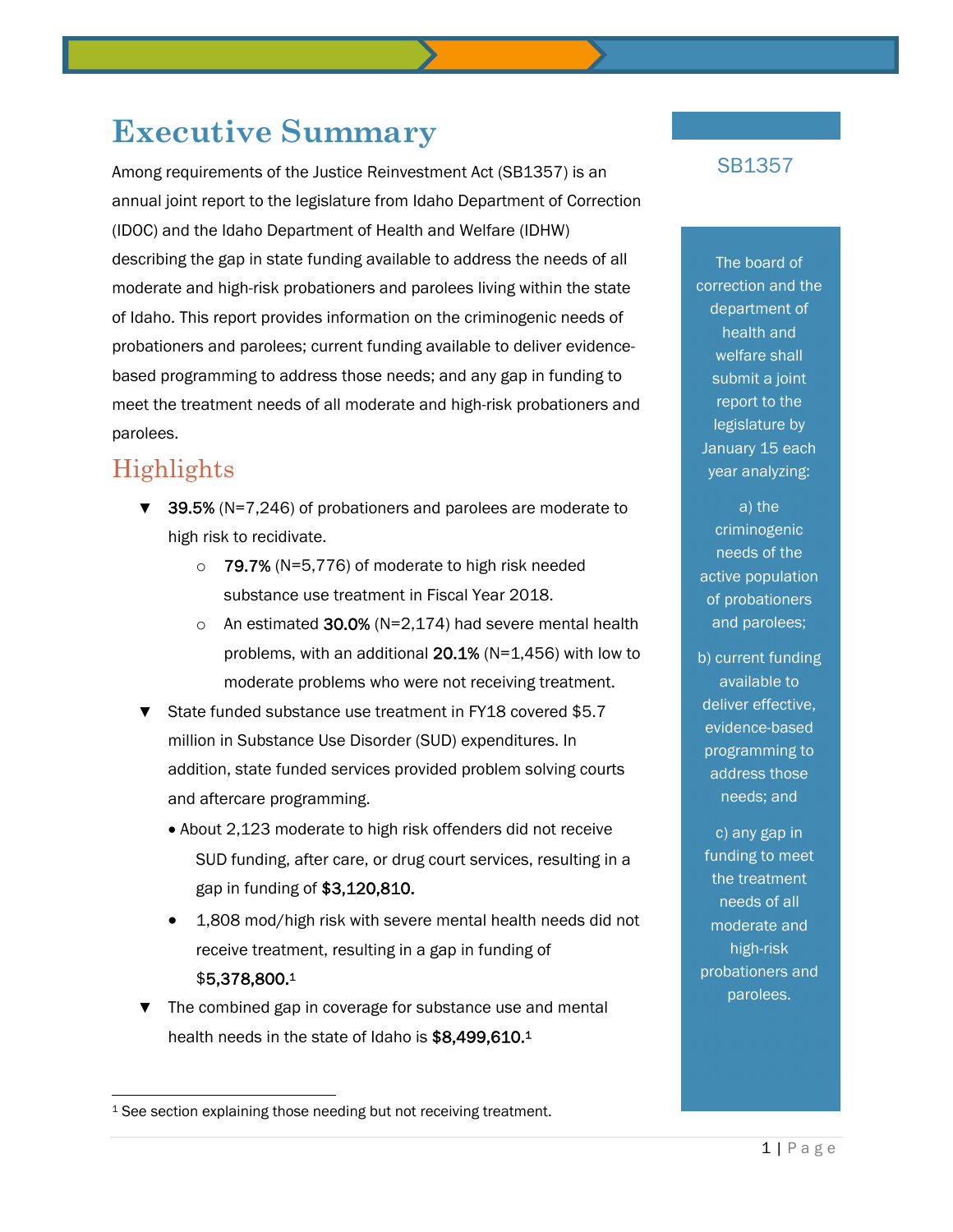# **Methodology**

This joint report between Idaho Department of Correction and Idaho Department of Health and Welfare (IDHW) provides information obtained after merging files together from several different sources. Idaho Department of Correction (IDOC) tracks substance use and mental health assessments within the IDOC case management system. Substance use and mental health treatment expenditures are tracked within Idaho's Web Infrastructure for Treatment Services (WITS) system. IDOC merged records from the two systems to determine those receiving substance use treatment. IDOC also provided a list of all offenders living within the community within FY18 to H&W so they could independently merge records and determine those who had received mental health treatment. This information was provided back to IDOC.

After compiling the data on substance use and mental health services provided in FY18, the information was merged with the main offender file containing the age, race/ethnicity, and gender of individuals living within the community. In addition, offender substance use and mental health assessment scores, aftercare classes, and supervision level (including problem solving court), and status movement (whether reincarcerated) were merged in with the data. The offender file did not contain individuals who had absconded prior to FY18 or those who left on interstate compact to be supervised in another state. The file contained only the "active" population of probationers (or on active supervision as required by SB1357) and parolees during FY18; therefore, any additional individuals who received services or treatment while in the pre-sentence investigation phase and then were sentenced directly to term or to retained jurisdiction were not included.

The gap is determined by estimating those who received services versus those who needed services throughout the fiscal year. The expense for the services that could have been rendered for substance use were determined from a recidivism analysis that concluded the average dollar amount of treatment provided to those who did not recidivate. The per person expense for services that could have been rendered for mental health treatment was estimated for Idaho by a gap analysis report conducted by Western Interstate Commission for Education (WICHE) in 2015, at a cost of \$2,975 per person. WICHE estimated this expense after examining per person mental health expenditures within that fiscal year. The current cost per moderate to high risk probationer or parolee is not known.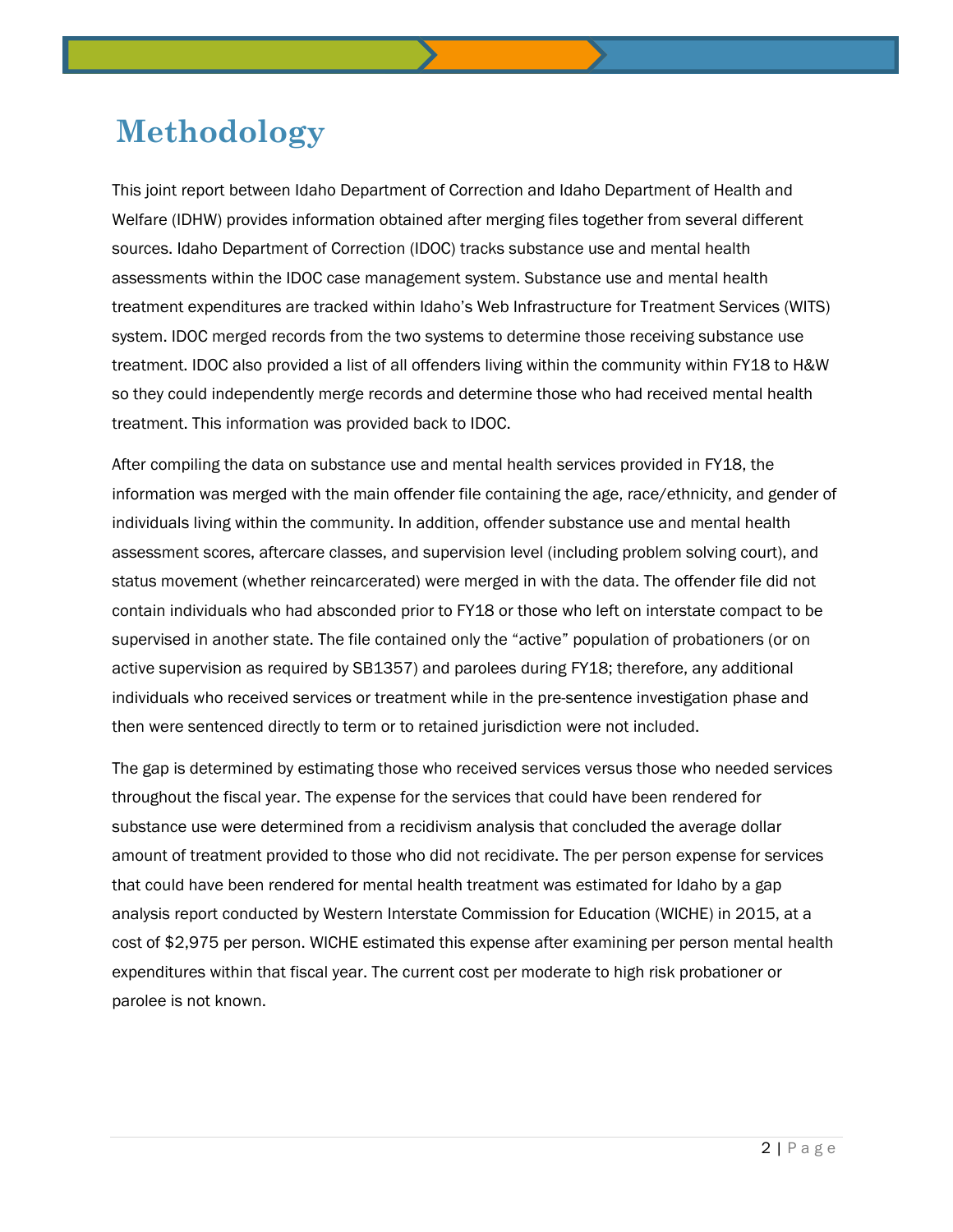# **Methodology cont.**

### **Needing but Not Receiving Substance Use Treatment**

The number of individuals needing but not receiving treatment within FY18 should be further explained. There were a variety of reasons for individuals not receiving state funded services.

- ▼ The timing of only looking at one fiscal year and treatment provided within that year does not include treatment received in a prior fiscal year, or those receiving treatment within the current fiscal year. However, this report provides the cost if everyone who needed treatment while living in the community was provided treatment within the same fiscal year.
- ▼ Half of the population was re-incarcerated at some point over the course of the year. The high-risk population returning to prison within a few months of release had limited time to access services. Such individuals may have met the criteria for funding but did not seek out services.
- ▼ Because of limited SUD funding, certain criteria must be met to be eligible:
	- $\circ$  the individual must not be eligible for Medicaid (however, if receiving Medicaid, some braided services are available if not covered by Medicaid);
	- $\circ$  the person may not have graduated earlier treatment within six months of requesting additional services;
	- $\circ$  Risk to Recovery funding is limited to moderate risk offenders as high risk may need more intensive treatment than can be provided.
	- $\circ$  Risk to Recovery funding is also limited to those with recent positive drug tests as evidence of need for services.
- This report only highlights the use of state funds to provide treatment. There are individuals who obtained substance use resources through other means, not utilizing state funded resources, such as self-pay or Medicaid. Self-pay or Medicaid/insurance paid treatment is not tracked in a database and the amount received is unknown.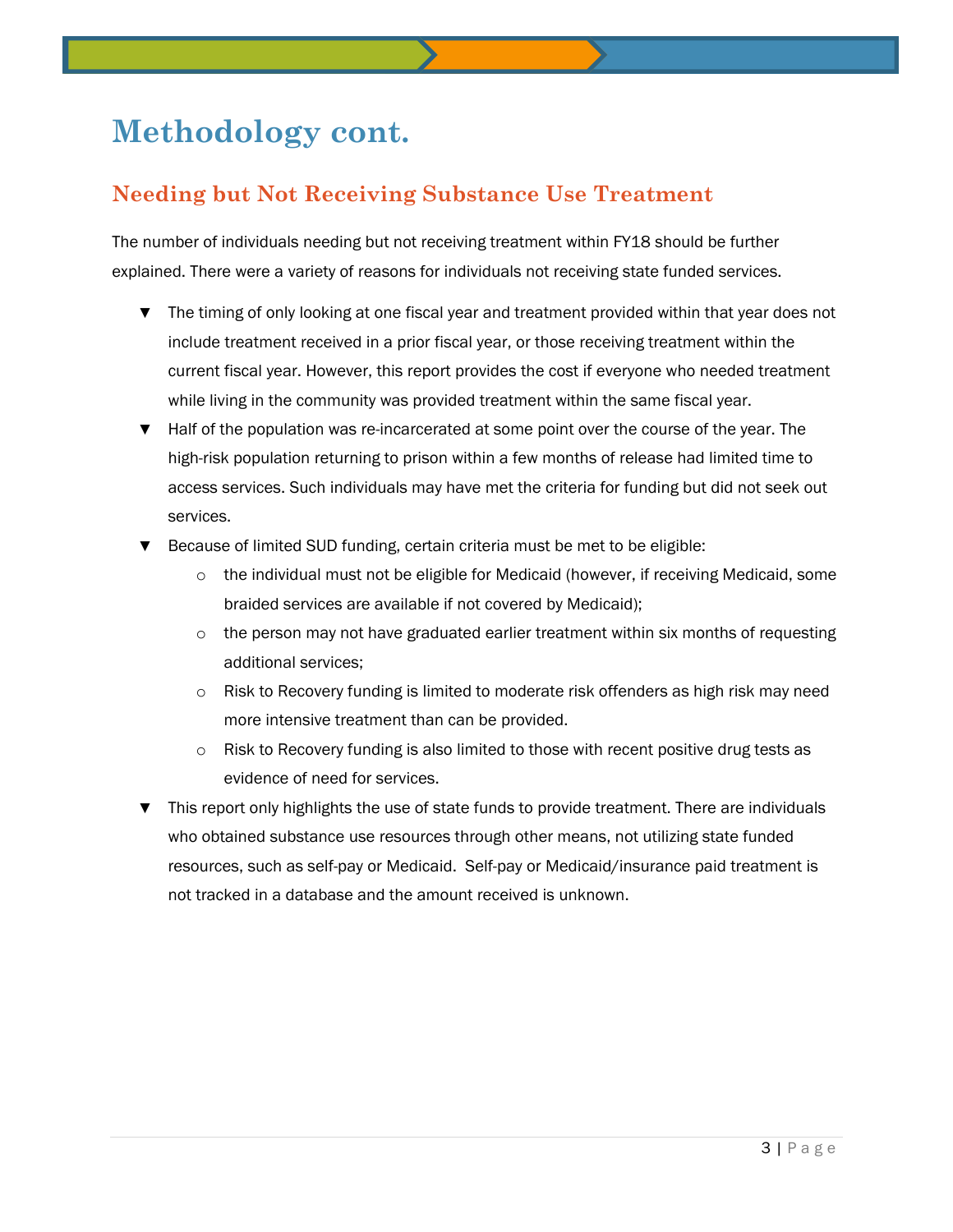# **Methodology cont.**

### **Needing but Not Receiving Mental Health Treatment**

- During the 2017 Idaho Legislative session, the Joint Finance-Appropriations Committee (JFAC) approved \$5.4 million in funding for mental health services to Idaho's felony probation and parole population. The Division of Behavioral Health was appropriated the funding and appointed to create a service delivery system for these mental health services. The division established a contract with the Community Health Center Network of Idaho (CHCNI) and their network of Federally Qualified Health Centers (FQHCs) to provide mental health services to Idaho's felony probation and parole population. The division began the second year of this contract on July 1, 2018. The amount of funds for the second year of the contract will remain the same at \$5.4 million.
- ▼ As of April 2018, all seven regions have an FQHC providing mental health services to Idaho's felony probation and parole population under the contract.
- ▼ By providing these services, it's anticipated participating probation and parole clients will be more successful in their reintegration into the community and less likely to re-offend and face subsequent reincarceration.
- ▼ Data collected from CHCNI will be cross-referenced with IDOC data to determine impacts to the recidivism rates for this population as a result of providing these services.
- ▼ This report covers treatment received in FY18, prior to much of the implementation that has created a process for probationers and parolees to access mental health treatment services.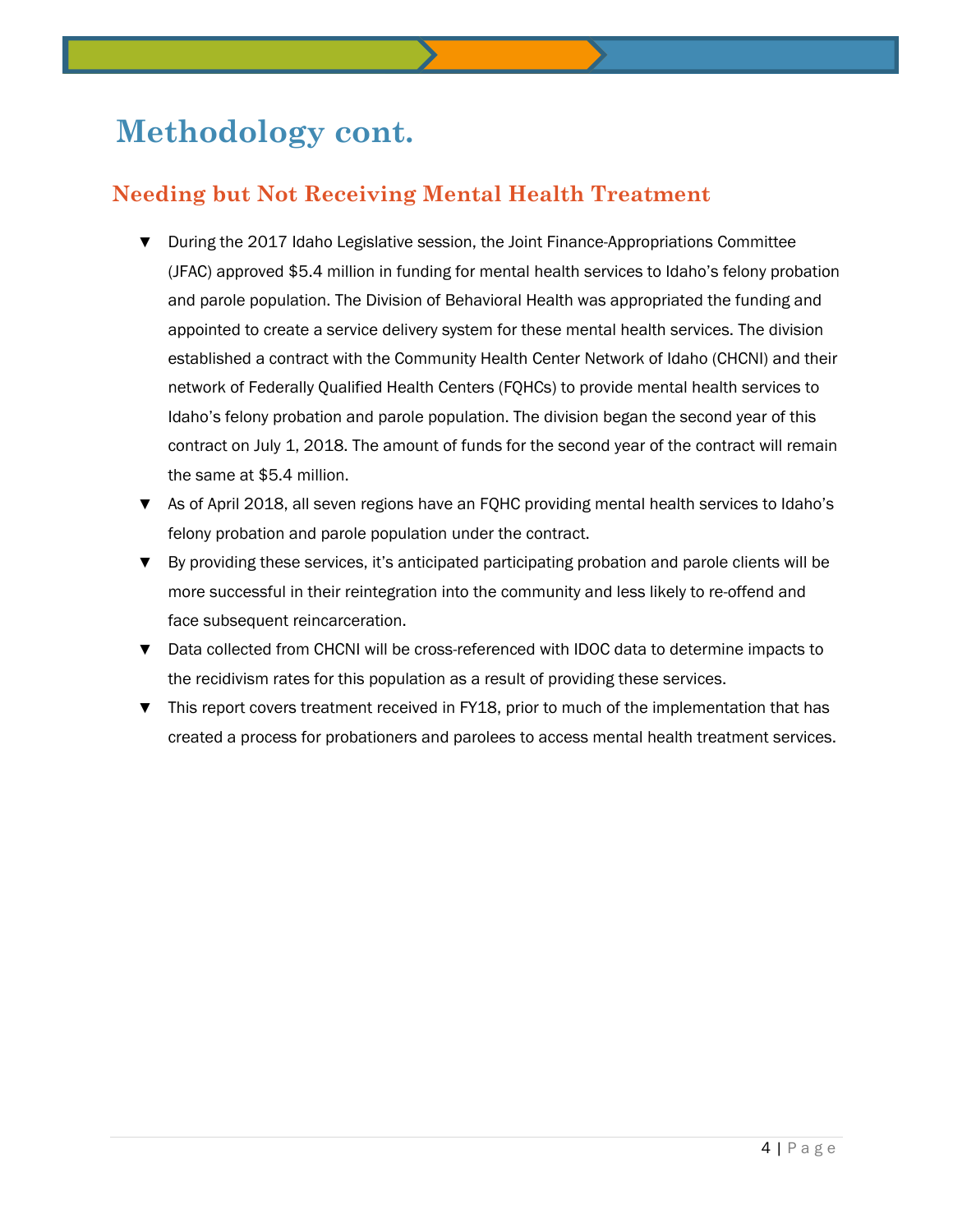# **Assessment Process**

Criminogenic needs are risk factors determined to contribute to a person's likelihood to reoffend. IDOC uses two assessments to determine criminogenic and behavioral health treatment needs:

- 1) the Level of Service Inventory-Revised (LSI-R); and
- 2) the Global Assessment of Individual Needs (GAIN).

### **LSI-R**

The LSI-R is an assessment of offender attributes that are related to recidivism. There are ten risk and need areas assessed. The LSI-R assessment is conducted:

- 1) on offenders within the pre-trial phase for the pre-sentence investigation report,
- 2) once or more per year with probationers and parolees, depending on their level of risk (higher risk offenders are tested more frequently); and
- 3) with prisoners in IDOC facilities who are nearing parole eligibility and have not had an assessment within five years.

#### *LSI-R Assessed Risks and Needs*

*Criminal History Education/Employment Financial Problems Family/Marital Relationships Accommodation Leisure/Recreation Criminal Companions Substance Use Emotional/Personal Difficulties Attitude/Orientation* 

The LSI-R has a proven track record of reliability and validity and is commonly used to determine supervision placement, security level classification, and assessment of treatment need. The LSI-R requires an extensive interview and the scoring is based on a combination of responses to questions, information contained in the offender's file and collateral sources. The assessment tool can be used to triage low risk offenders away from intensive services where the impact can do more harm than good, and instead offer the right dosage of treatment to moderate and high-risk offenders. The assessment results in an overall score that has cutoffs of low (0-15), low/moderate (16-23), moderate/high (24- 30) and high (30 and above). Individuals with scores above 24 are considered moderate to high risk and

are the focus for this report, as SB1357 requests the report cover the gap in coverage to meet the needs of moderate and high-risk probationers and parolees.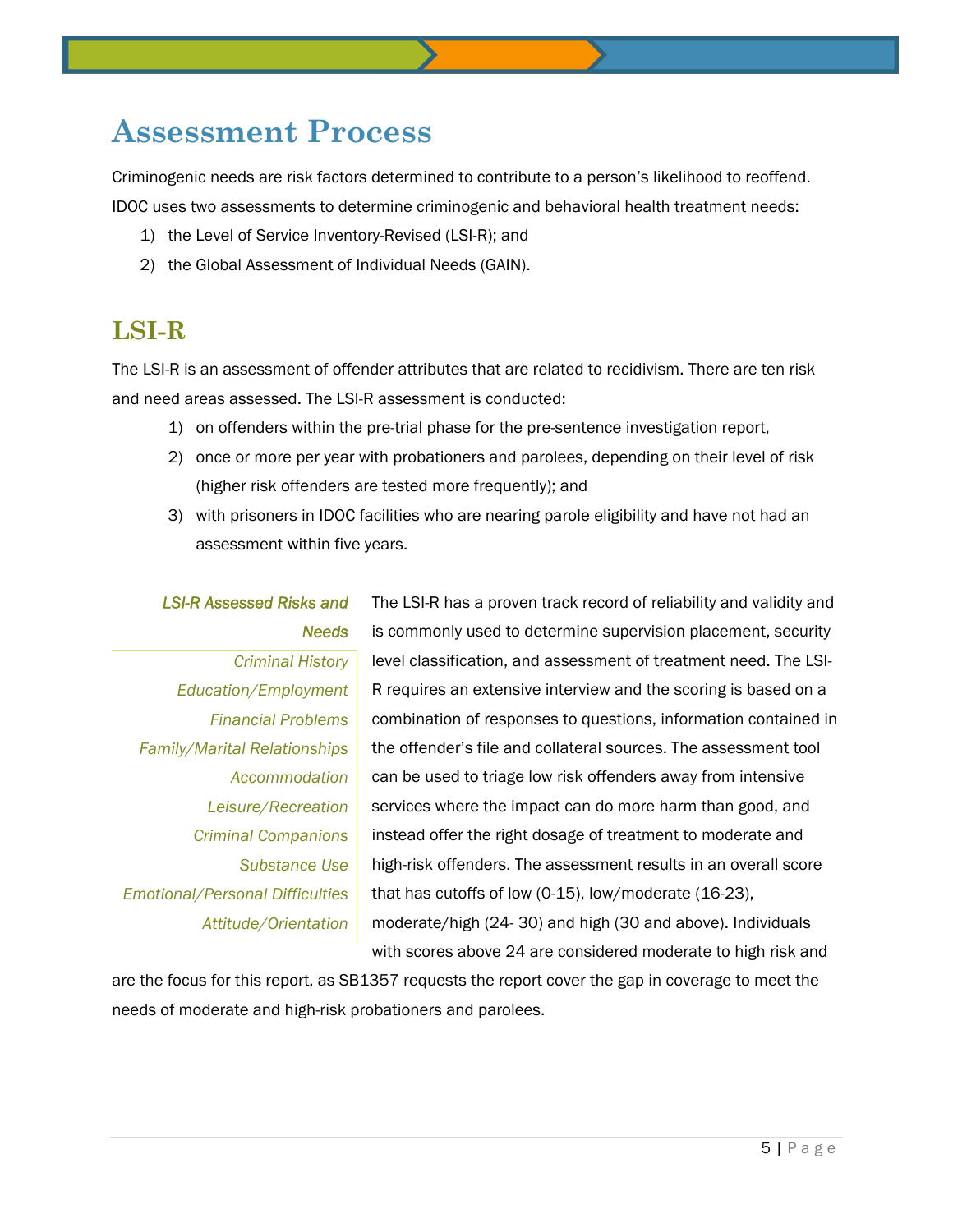# **Assessment Process cont.**

### **GAIN-I Core**

SB 19-2524 requires all defendants who have been found guilty of a felony to be assessed for behavioral health needs as part of the pre-sentence process, unless waived by the court. The GAIN-I was chosen to determine substance use and mental health needs within the pre-sentence process. The results of the biopsychosocial assessment and any recommended level of care are submitted to the court within the pre-sentence investigation report.

During the assessment, the individual is first given the GAIN-I Core screener and if problem areas are found, further questions are asked. The full GAIN assessment takes several hours to complete.

*GAIN Assessed Needs Background and Treatment Substance Use Physical Health Risk Behaviors Mental Health Environment Legal Problems Vocational Problems*

The content of the GAIN is divided into eight areas. If a substance use or mental health problem occurred in the past year, additional symptom-based questions (e.g., criteria for alcohol dependence) are asked to clarify the problem. In addition, if substance dependence or mental health concerns occurred in the past 90 days, detailed behavioral counts are collected (e.g., days of alcohol use, days of drinking 5+ drinks per day, etc.). The questions help to clarify the nature and extent of problem areas, measuring the recency, breadth, and frequency of problems, as well as service utilization and

resistance to or motivation to be in treatment. After completion of the GAIN assessment, the overall recommendation for substance use treatment and severity of need are entered into the IDOC Corrections Integrated System (CIS). In addition, Idaho has adopted a single data collection, Web Infrastructure for Treatment Services (WITS), allowing for centralized data collection and data sharing between agencies for all GAIN data and substance use/mental health services rendered.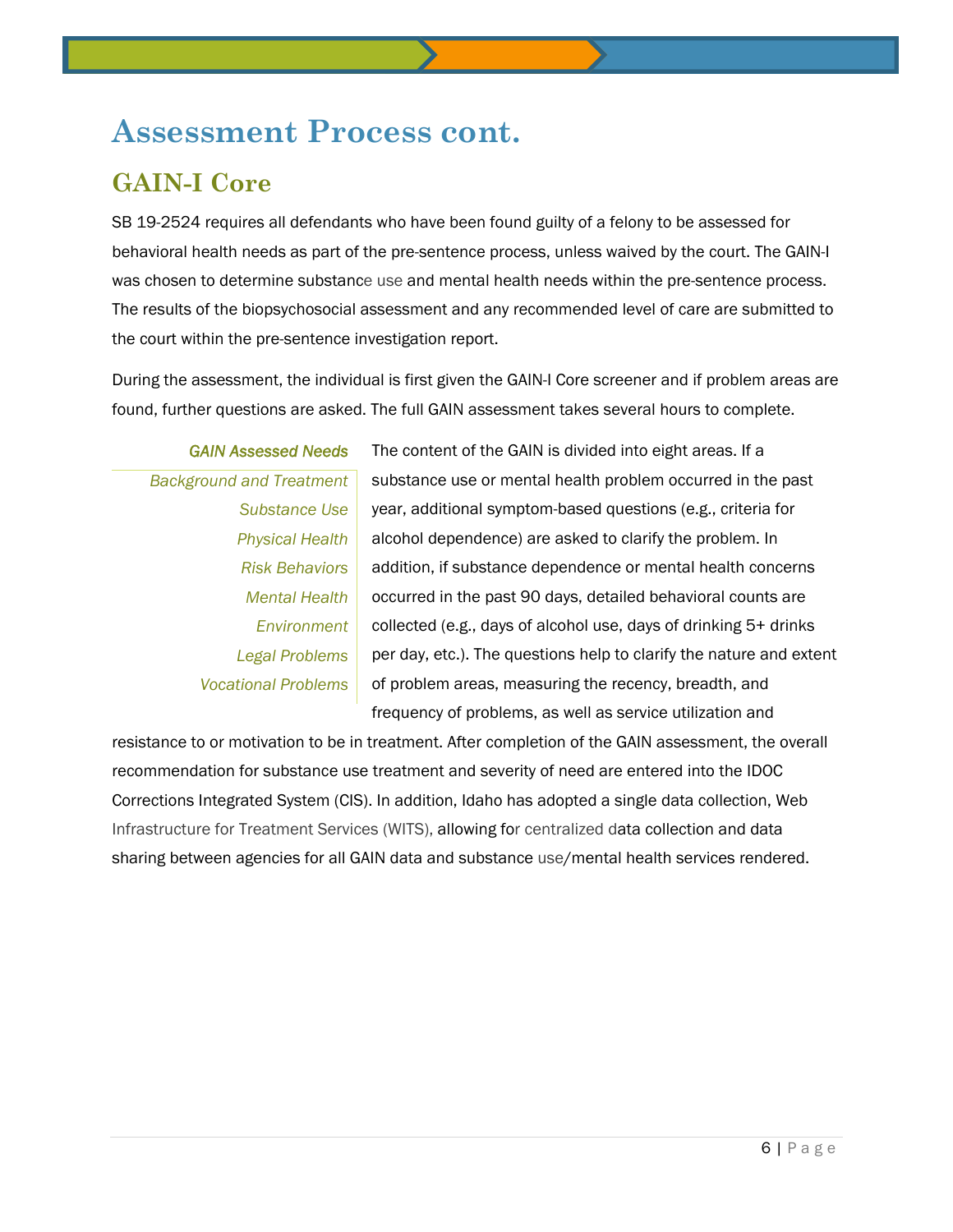# **Criminogenic Needs**

SB1357 requires a discussion of the criminogenic needs of the active population of probationers and parolees. In FY18, the average LSI-R score for those living in the community on probation and parole was 20.5 (Figure 1). This was 9 points below the average score for those incarcerated in prison as a termer, and 8 points below the score for those incarcerated on a Rider.

#### *Probationers and parolees had lower risk scores than those incarcerated.*

▼ About 35% of probation and parolees had LSI scores above 24 compared to over 70% of termers and riders.



#### Figure 1: Average LSI Score and Percent Moderate to High Risk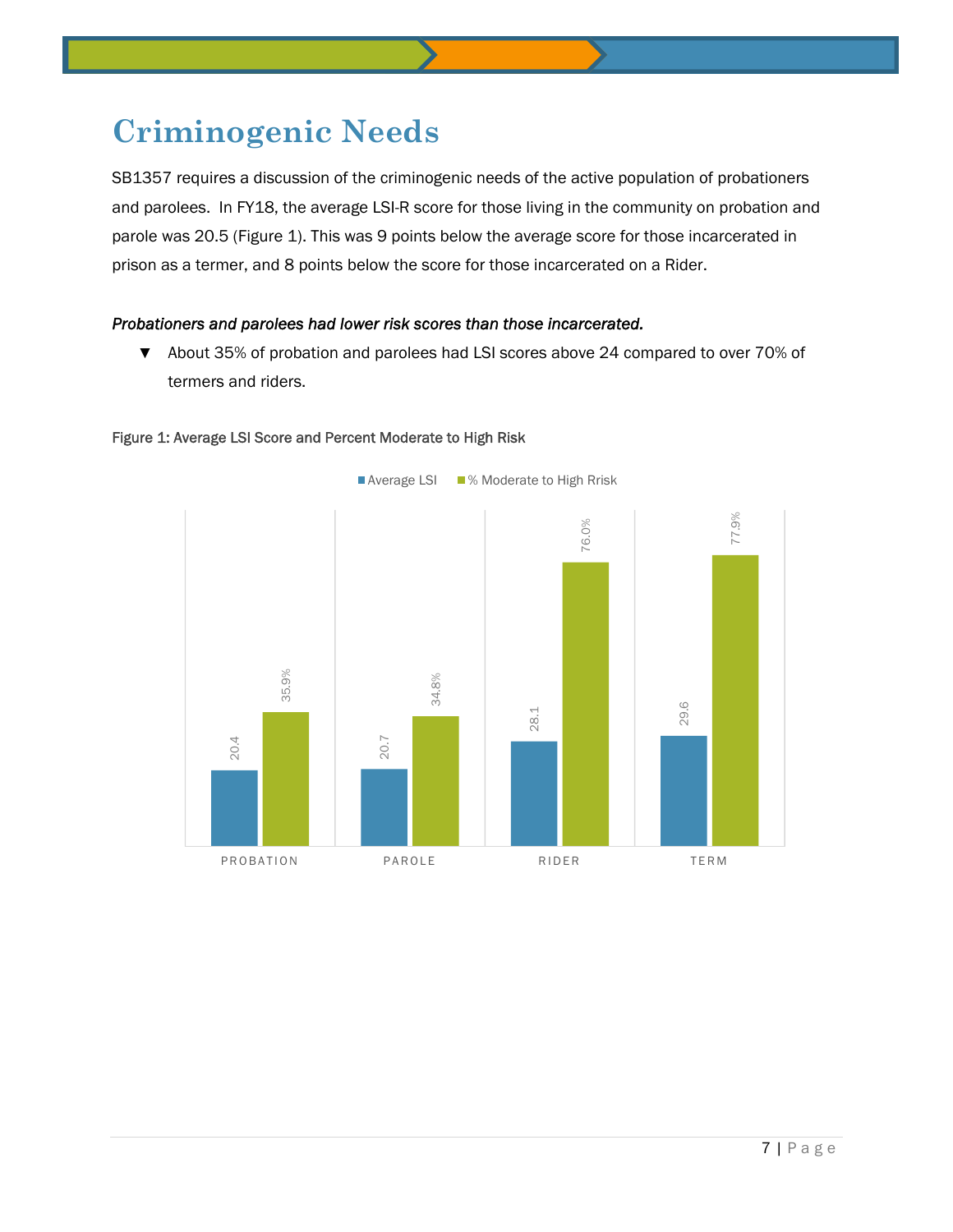# **Criminogenic Needs cont.**

### **Main Crime of Conviction**

Not only did individuals living in the community have lower risk scores, offenders also differed by the type of crime committed.

#### *Most probationers and parolees had convictions for non-violent crimes.*

- ▼ Most probationers (78.1%), riders (77.9%), and parolees (60.9%) had convictions for property, drug or alcohol offenses, compared to half of termers (51.9%) (Figure 2).
- ▼ Most (72.8%) parole violators had main crimes of convictions for property, drug or alcohol offenses, indicating these offenders most commonly violated parole.



Figure 2: Percent Main Crime of Conviction is Property, Drug or Alcohol Charge by Status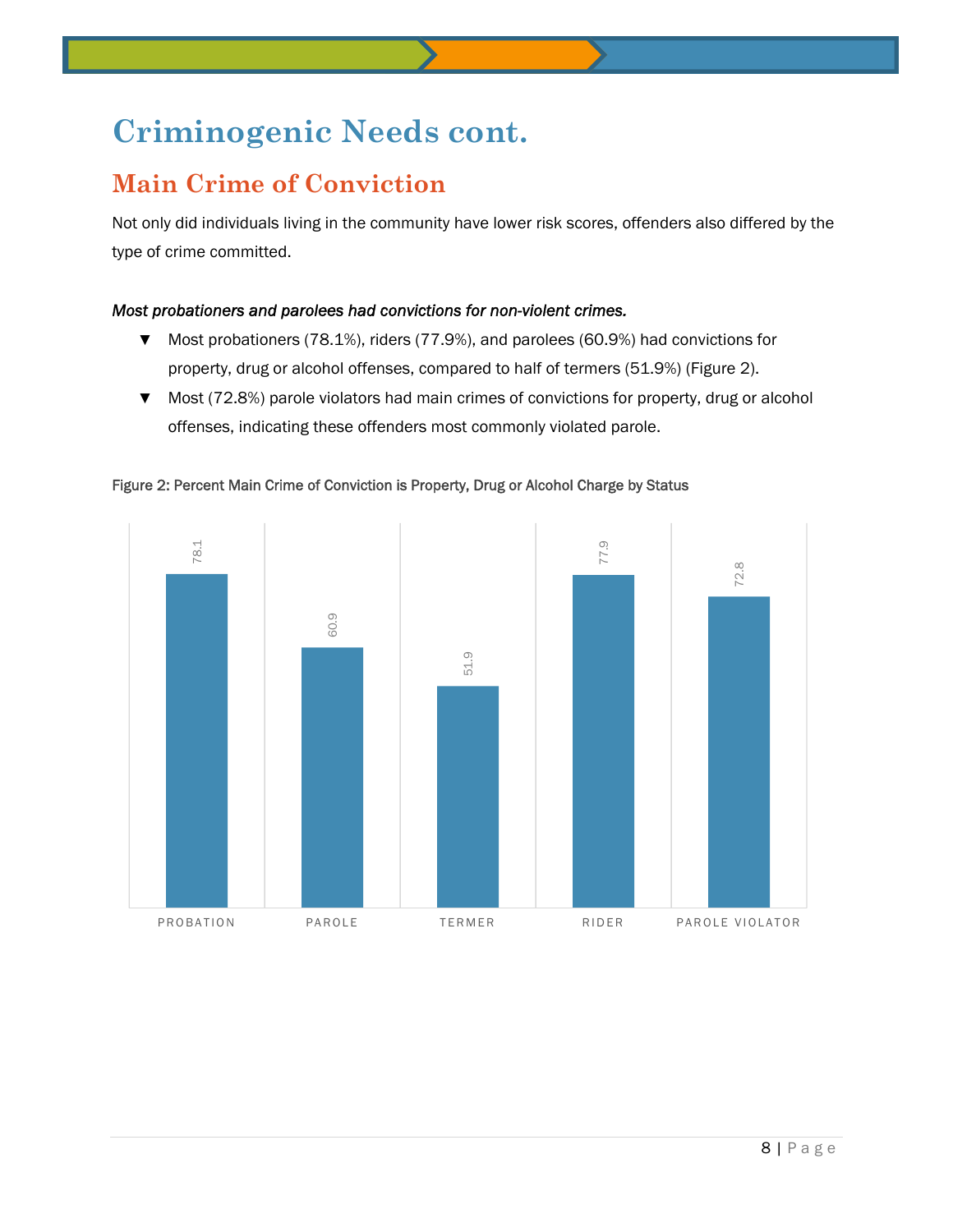# **Criminogenic Needs cont.**

### **Offense by Risk Score**

*Probationers and parolees supervised on drug and property crime charges had higher risk scores, indicating greater needs and risk to recidivate.* 

- ▼ Probationers (*Median* =23.00) and parolees (*Median*=22.00) with drug charges had LSI-R scores averaging between five to ten points higher than individuals supervised because of violent crimes (Table 1).
- ▼ Probationers with property crime convictions had the second highest risk scores; parolees serving time on property crimes had average scores equal to assault.
- ▼ Probationers and Parolees with property, drug or alcohol convictions had lower LSI scores than individuals incarcerated as a Rider, Termer, or Parole Violator on non-violent crimes.

|                          | Probation | Parole | Rider | Term  | Parole<br>Violator |
|--------------------------|-----------|--------|-------|-------|--------------------|
| Murder &<br>Manslaughter | 13.50     | 15.00  | 14.00 | 29.00 | 19.00              |
| Sex Offense              | 13.00     | 16.00  | 19.00 | 25.00 | 23.50              |
| Assault                  | 18.00     | 20.00  | 28.00 | 32.00 | 27.00              |
| Property                 | 20.00     | 20.00  | 29.00 | 32.00 | 28.00              |
| <b>Alcohol</b>           | 15.00     | 18.00  | 24.00 | 27.00 | 25.00              |
| <b>Drug</b>              | 23.00     | 22.00  | 29.00 | 31.00 | 28.50              |
| Total                    | 20.00     | 20.00  | 28.00 | 30.00 | 27.00              |

Table 1: Median LSI by Main Crime of Conviction and Supervision Status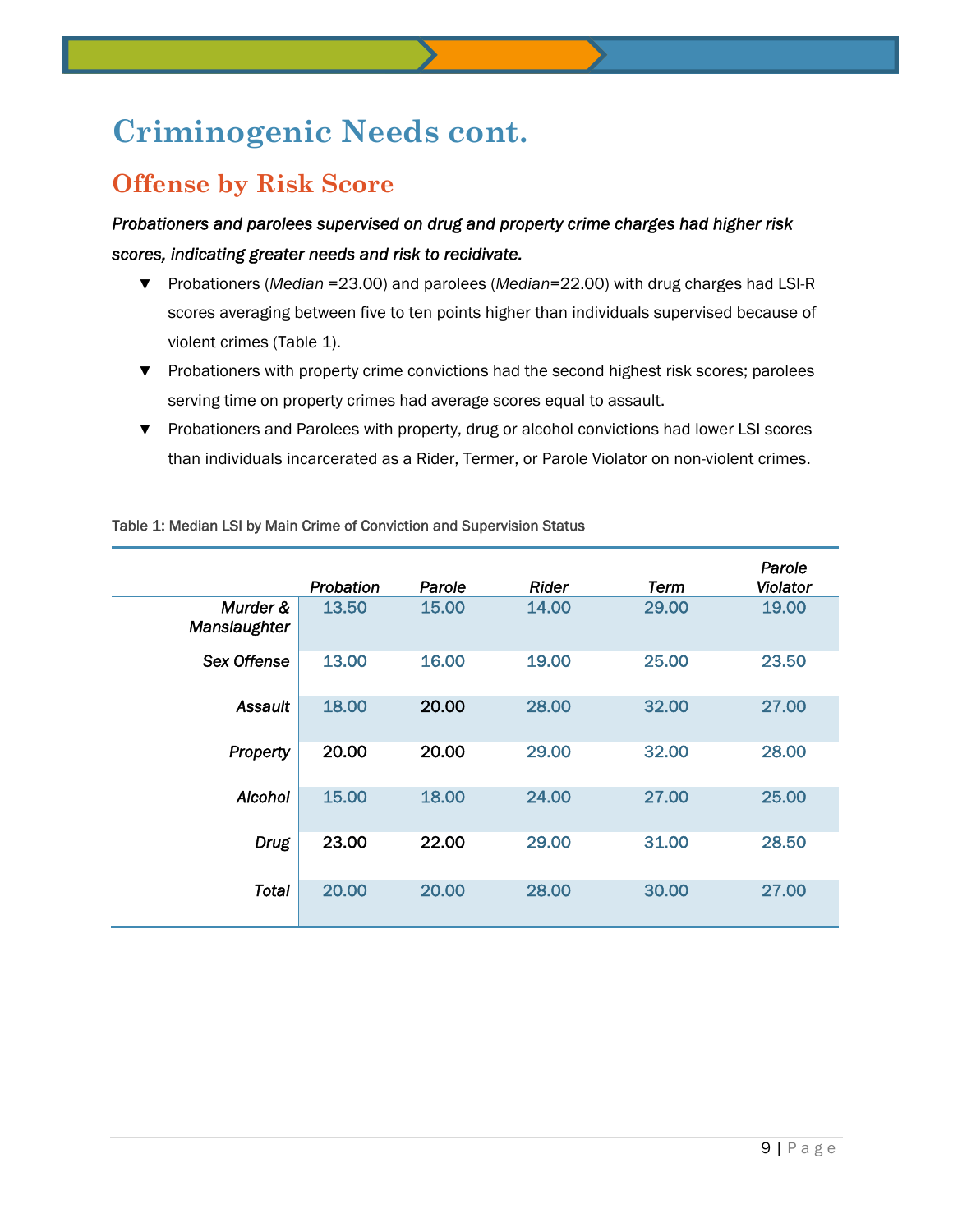# **Criminogenic Needs cont.**

### **Demographics and Risk**

### **Gender**

#### *Females disproportionately fell within the high-risk group.*

- ▼ 38.2% of female probationers were moderate/high risk compared to 28.8% of male probationers (Figure 3).
- ▼ 34.3% of female parolees were mod/high risk compared to 28.6% of male parolees.



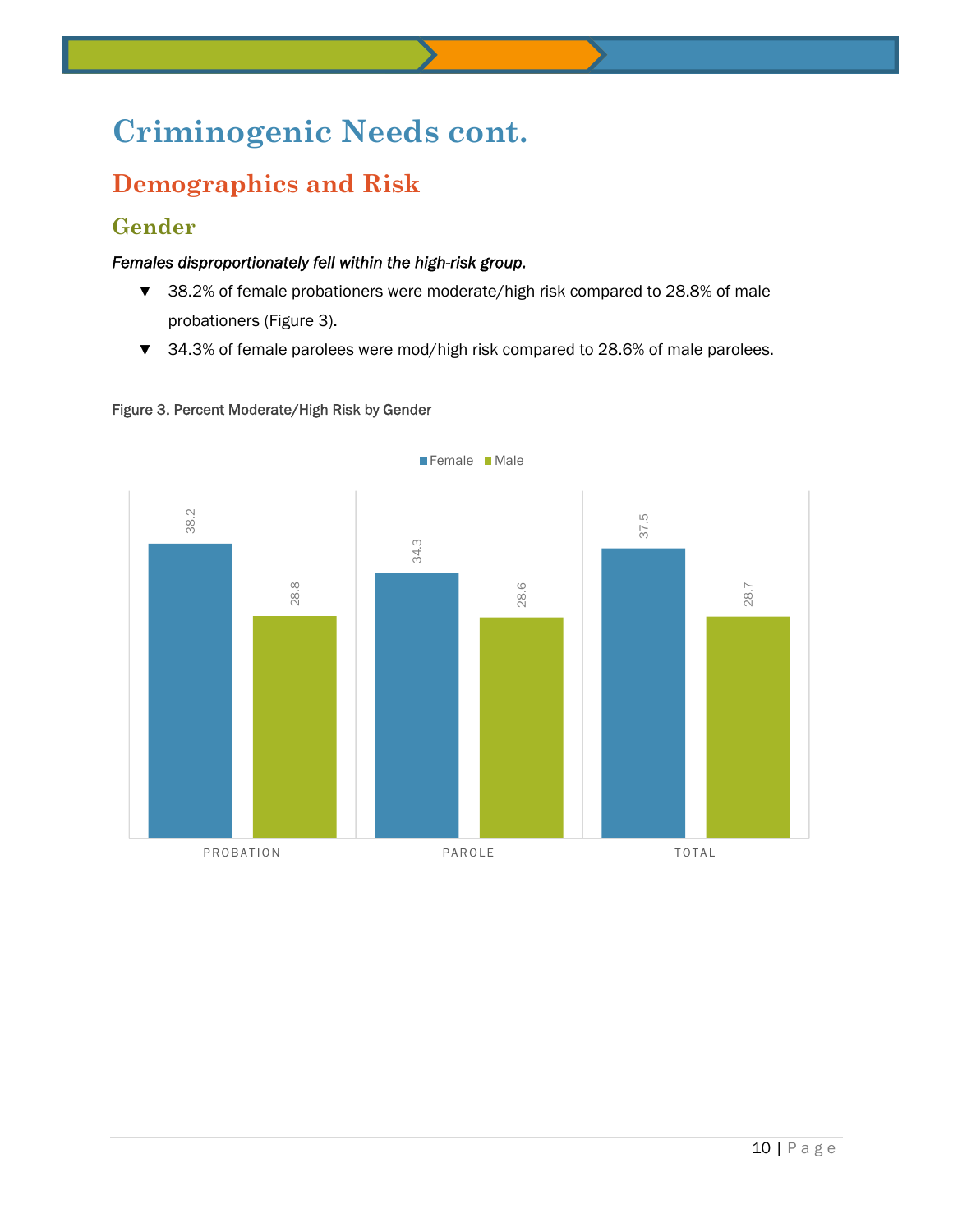### **Demographics and Risk cont.**

#### **Age**

#### *Moderate/high risk tended to be younger than low/low moderate risk.*

- ▼ Mod/high risk probationers were 2 years younger on average than low/low moderate risk (Figure 4).
- ▼ Mod/high risk parolees were 4 years younger on average than low/low moderate risk.



#### Figure 4. Median Age by Risk Level and Supervision Status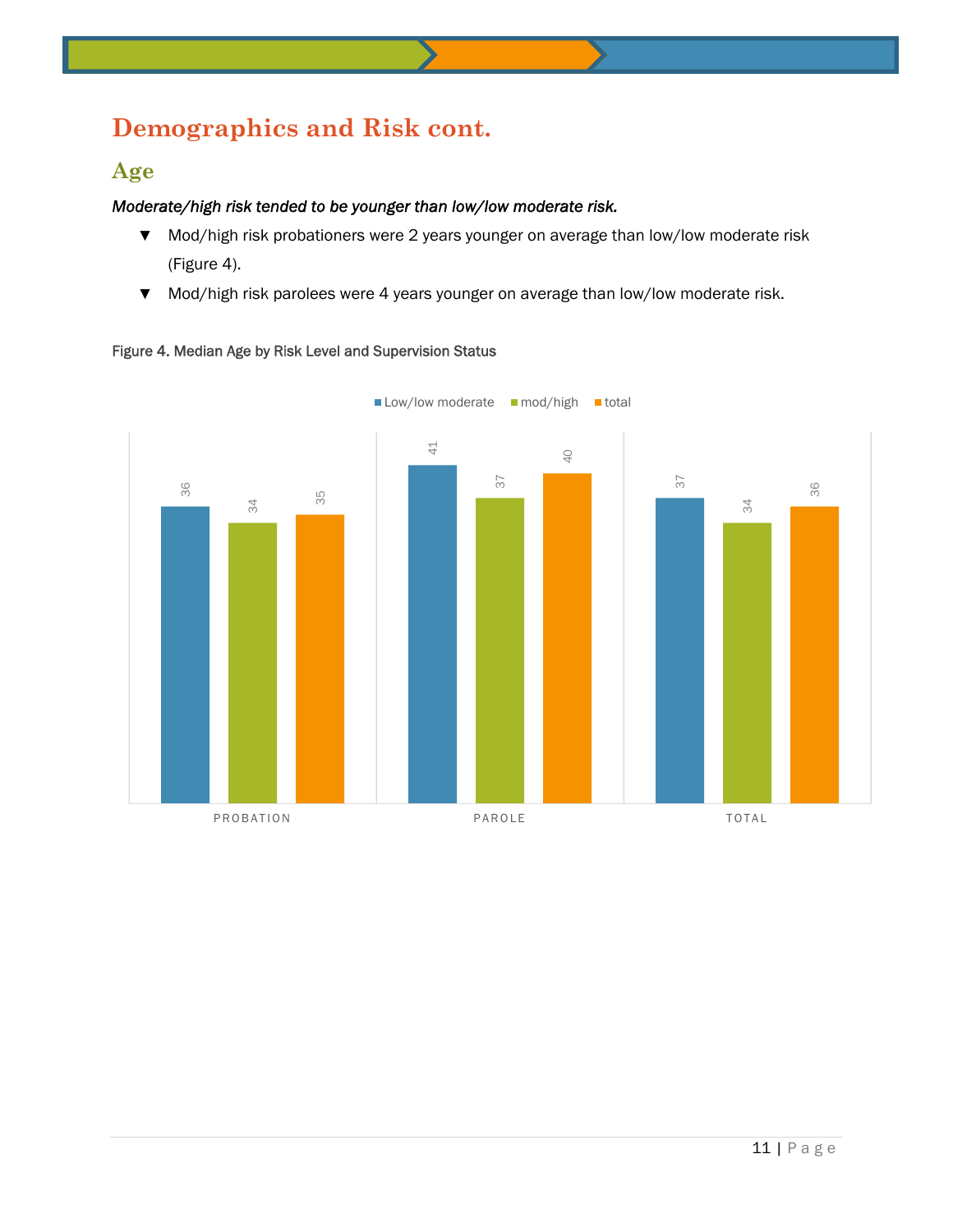### **Demographics and Risk cont.**

#### **Race/Ethnicity**

#### *Probation and parole population was disproportionately non-white.*

- ▼ Idaho's population in 2017 was 82% White, not including those of Hispanic ethnicity (US. Census Bureau: Quick Facts) compared to 74.6% of the total supervised population.
- ▼ The mod/high risk probation population was more likely to be non-white than the mod/high risk parole population.

#### Figure 5. Percent White by Supervision Status and Risk Level

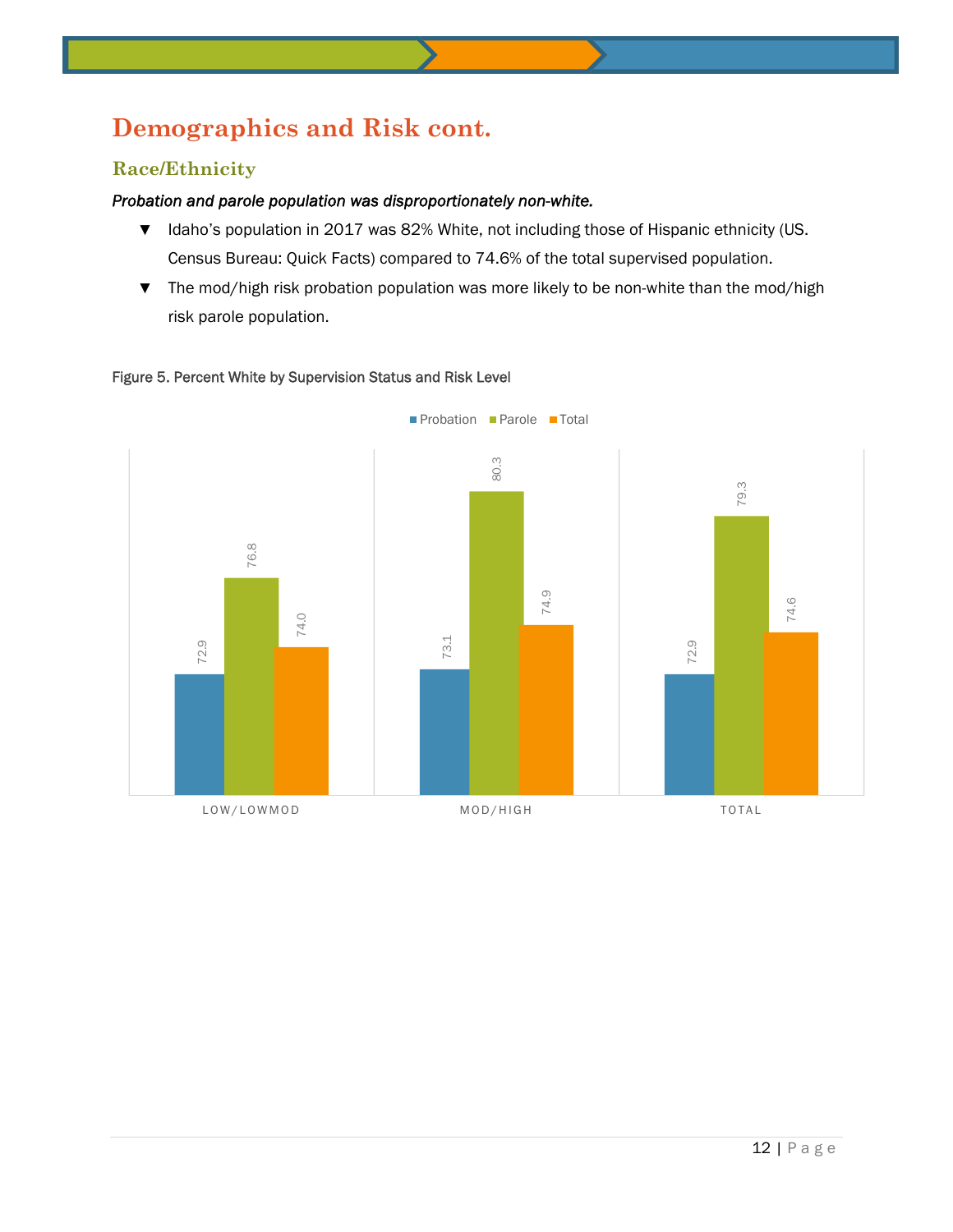### **Demographics and Risk cont.**

### **Length of Sentence**

#### *Mod/high risk probationers and parolees were serving shorter sentences.*

- ▼ Low risk probationers on average were serving a 5-year sentence, compared to 4 years for mod/high risk probationers.
- ▼ Low risk parolees had an average sentence length of 9.6 years, compared to 6.7 years for mod/high risk parolees.
- ▼ Mod/high risk probationers had an average of 2.6 years left to serve on their sentence, compared to 3.4 years for mod/high risk parole.



#### Figure 6. Average Length of Sentence in Years, Average Years Served, Average Years Left by Supervision **Status**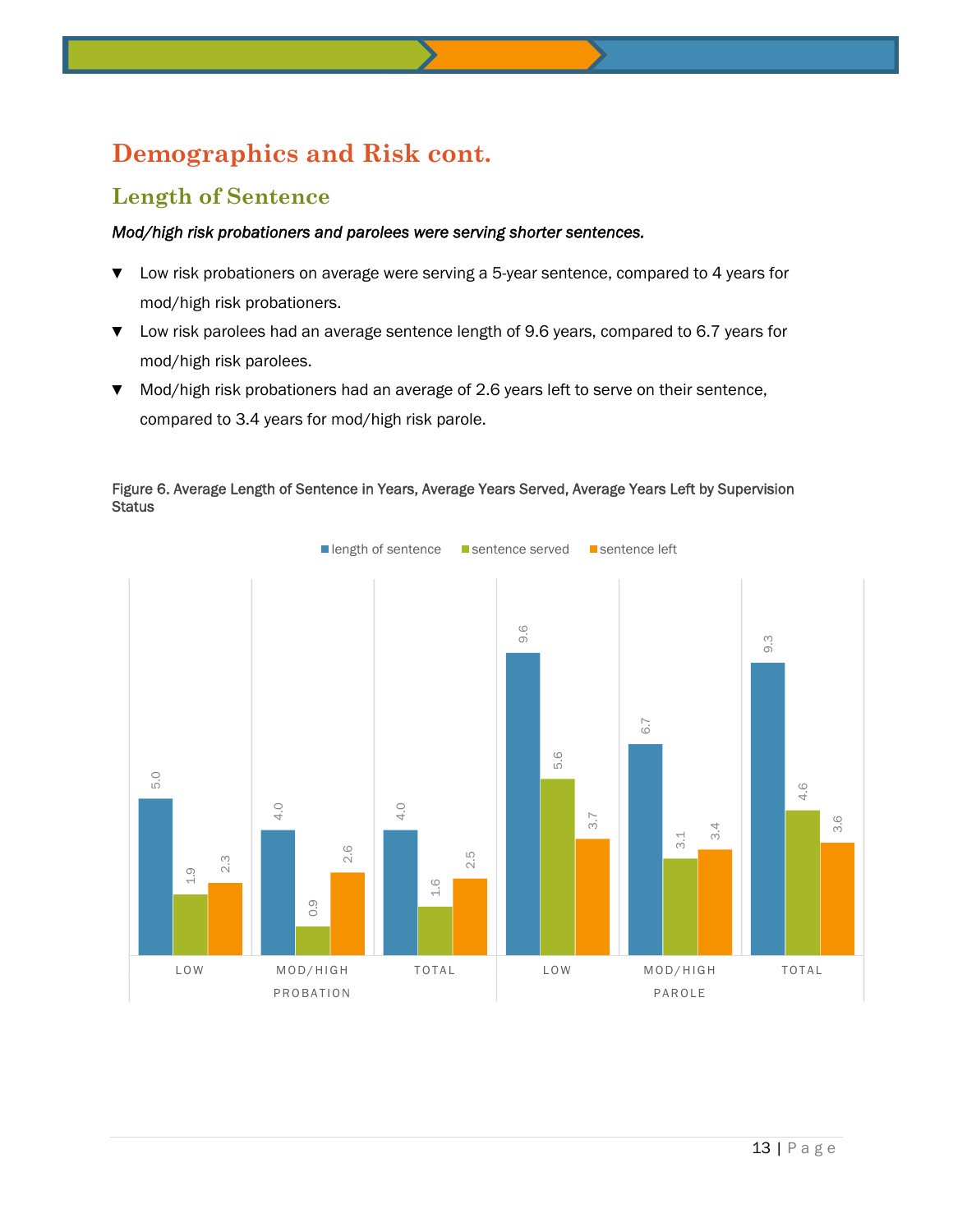# **Criminogenic Needs Cont.**

### **LSI Domain Scores**

To determine the most common problem areas assessed with the LSI-R, all domains were standardized between 0 - 1. Chart 7 provides the average standardized domain. For example, a score of 0.55 indicates individuals scored on an average of 55% of the total questions in that domain.

▼ On average, the largest difference between the average domain scores between mod/high and low/mod risk community supervised offenders were between substance use, attitude/orientation toward sentence, choices for leisure/recreation, financial stability, and education/employment.



Figure 7. Criminogenic Needs for Probation and Parolees, Mod/high Compared to Low/mod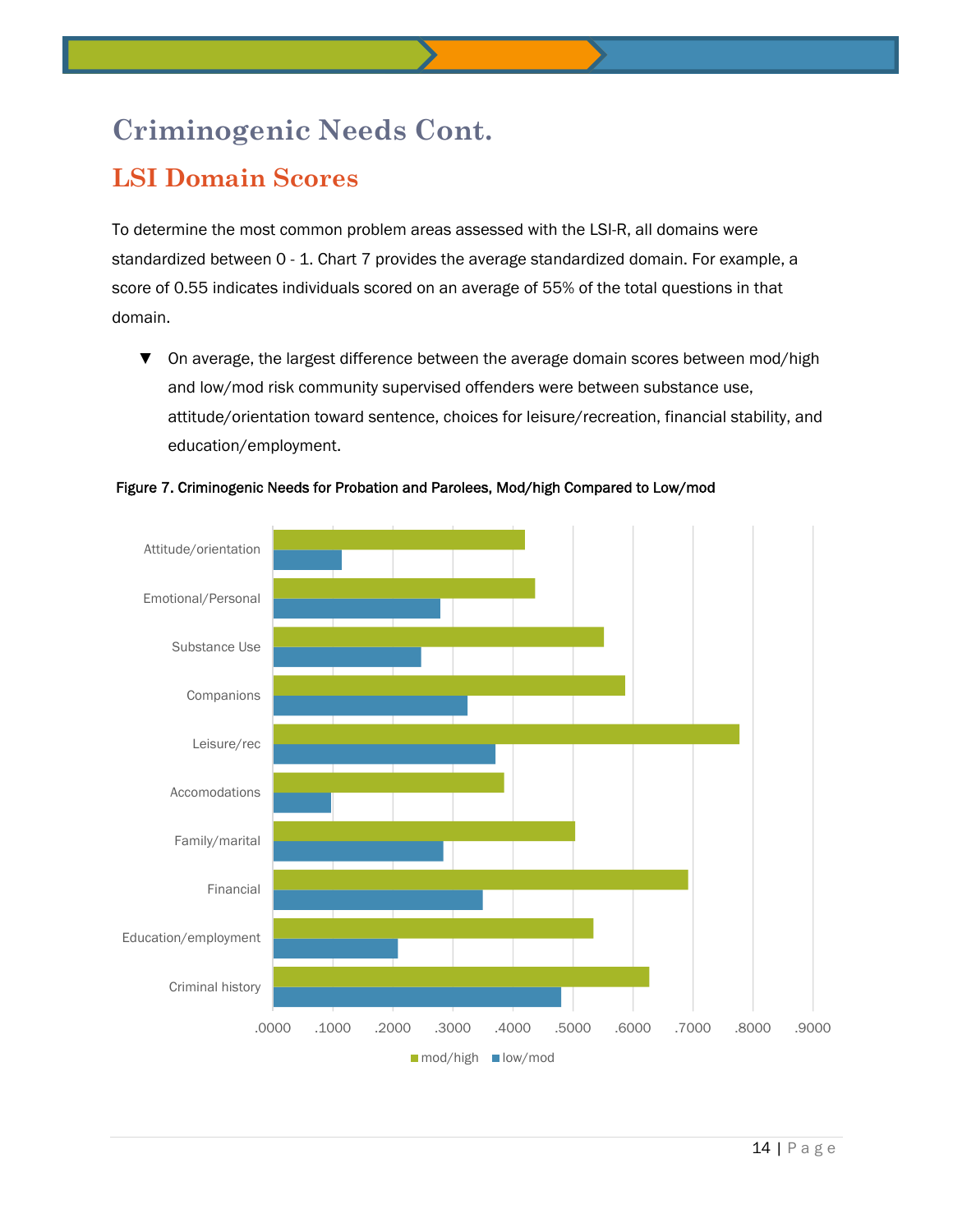### **Criminogenic Needs Cont.**

### **GAIN Assessed Substance Use Needs**

In addition to LSI-R information, 11,684 probation and parolees living in the community within fiscal year 2018 had completed GAIN assessments on file. The GAIN indicated whether the individual had a substance use or mental health treatment need at the time of the assessment. Any recommendation for substance use and/or mental health treatment was provided to the judge within the pre-sentence investigation report.

For substance use, the GAIN assessment provides the following categories of recommendations: 1) no intervention (SUD negative); 2) early intervention; 3) intensive outpatient treatment; 4) outpatient treatment; and 5) residential treatment. The recommendation is only valid for six months and is used as criteria to help an individual gain access to treatment.

#### *Mod/high risk more likely to be recommended for intensive outpatient treatment.*

- ▼ At the time of the assessment, most of the community population had recommendations for either intensive outpatient (40.2%) or outpatient treatment (28.3%) (Figure 8).
- ▼ Only 15.5% were not deemed in need of substance use treatment.
- ▼ By risk level, mod/high risk offenders were more likely to be recommended intensive outpatient treatment (50.7% compared to 32.9%) or residential treatment (14.3% compared to 7.4%) than low/mod risk.
- ▼ Low/mod risk offenders were much more likely to have a GAIN assessment indicating no treatment recommendation (SUD negative) (21.3% compared to 7.1%).



#### Figure 8. GAIN Recommendation for Treatment by LSI-R Risk Level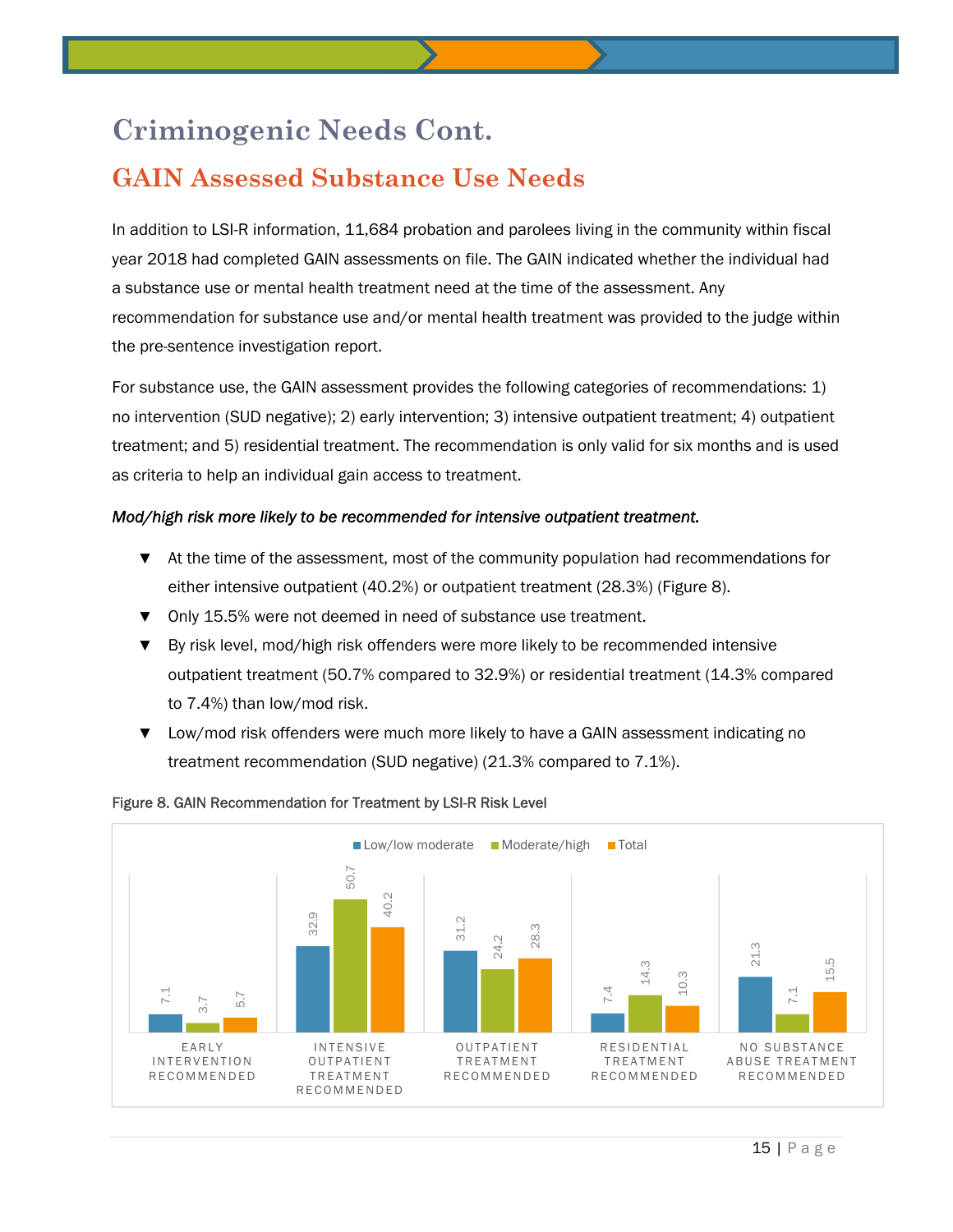### **Criminogenic Needs Cont.**

### **GAIN Mental Health Needs**

Since March 2017, IDOC's SUD team employees also started documenting the mental health treatment needs obtained from GAIN assessments within CIS. As of October 2018, 4,350 active probationers and parolees had mental health treatment needs entered into the system.

#### *Mod/high risk were more likely to report severe mental health problems.*

- ▼ 30.1% of mod/high risk compared to 22.5% total supervised offenders had an indication of a severe mental health problem.
- ▼ A higher portion of those with severe problems had not received treatment in the past 90 days than had received treatment (18.5% compared to 11.6%).
- ▼ Fewer mod/high than total supervised offenders had an assessment resulting in a indication of no mental health problems (22.6% compared to 30.9%).

| <b>Assessed Severity</b>     | <b>Treatment Need</b>                               | <b>Total</b> | %      | Mod/High | %      |
|------------------------------|-----------------------------------------------------|--------------|--------|----------|--------|
| <b>Severe Problems</b>       | <b>Treatment but still</b><br>experiencing problems | 377          | 8.7%   | 250      | 11.6%  |
|                              | No treatment in past 90 days                        | 599          | 13.8%  | 399      | 18.5%  |
| <b>Low/Moderate Problems</b> | Treatment in past 90                                | 469          | 10.8%  | 274      | 12.7%  |
|                              | No treatment in past 90                             | 828          | 19.0%  | 435      | 20.1%  |
| <b>Past Problems</b>         | Treatment in past 90 days                           | 263          | 6.0%   | 113      | 5.2%   |
|                              | No treatment                                        | 472          | 10.9%  | 202      | 9.3%   |
| <b>No Problems</b>           |                                                     | 1,342        | 30.9%  | 489      | 22.6%  |
| <b>Total</b>                 |                                                     | 4,350        | 100.0% | 2162     | 100.0% |

#### Table 2. GAIN Assessed Mental Health Treatment Need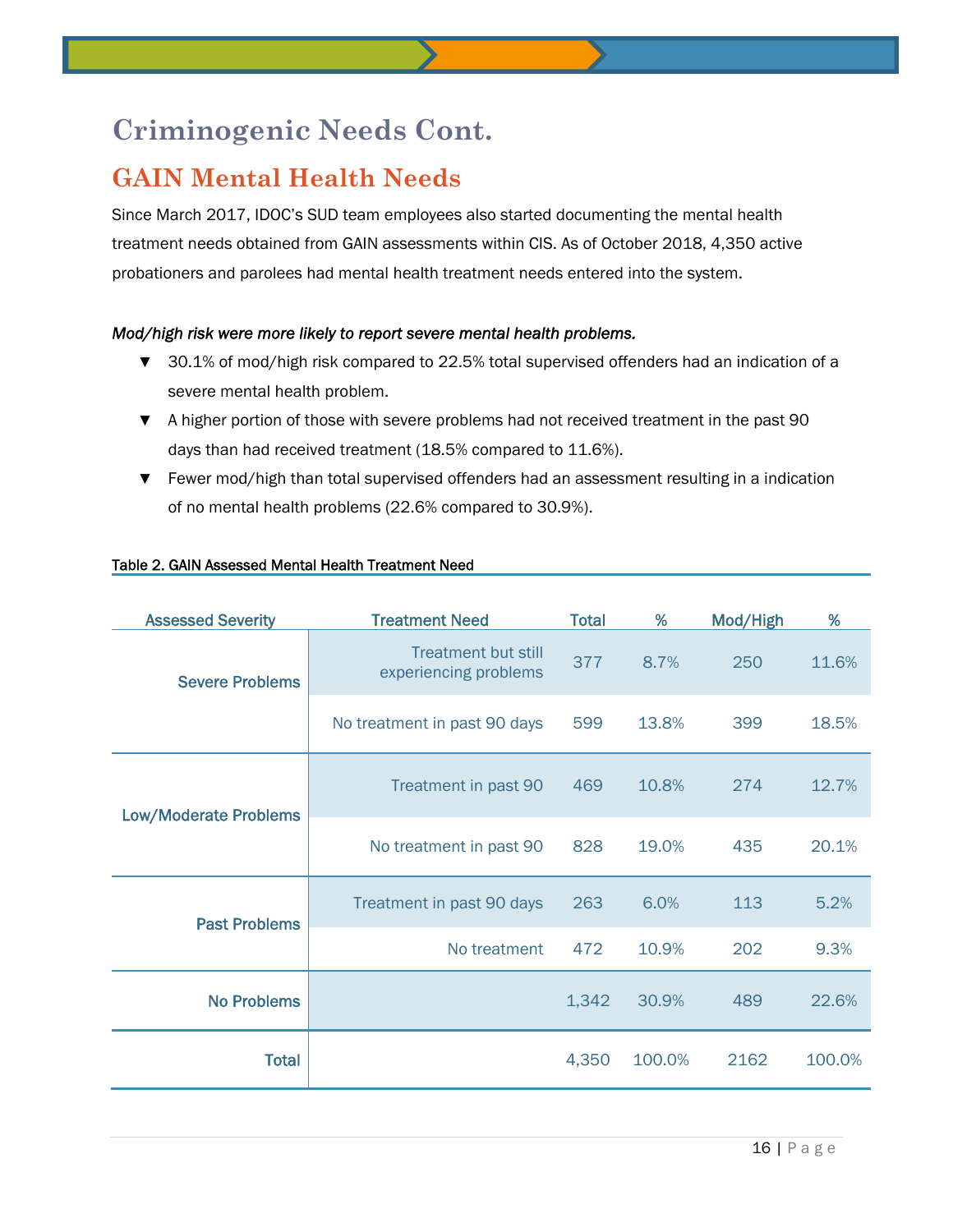### **GAIN Mental Health Needs Cont.**

In addition to describing the severity of past emotional, behavioral or cognitive problems, the IDOC SUD team indicates whether the person has had recent suicidal thoughts or ideations, previous suicide attempts, or a history of inpatient mental health hospitalizations.

#### *Mod/high risk more likely to report suicidal thoughts or ideations.*

- ▼ 3.5% of clients reported suicidal thoughts or ideations in past 30 days. However, rates are higher for mod/high risk offenders (4.9%), and for those with severe mental health problems (11.5%).
- ▼ 1.7% of clients had suicidal thoughts or ideations in the past 7 days. However, rates were higher for mod/high risk offenders (2.1%) and for those with severe mental health problems (6.1%).

#### *Mod/high risk more likely to have previously attempted suicide.*

▼ 9.8% of clients had previously attempted suicide. However, rates were higher for mod/high risk offenders (10.5%) and those with severe mental health problems (19.2%).

#### *Mod/high risk more likely to have history of inpatient mental health hospitalizations.*

15.0% of clients had a history of inpatient mental health hospitalizations. Rates were higher for moderate to high risk offenders (16.4%) and even higher for those with severe mental health problems (26.0%).



#### Figure 9. Suicidal Thoughts, Attempted Suicide, History of Hospitalization by Mod/high risk and SMI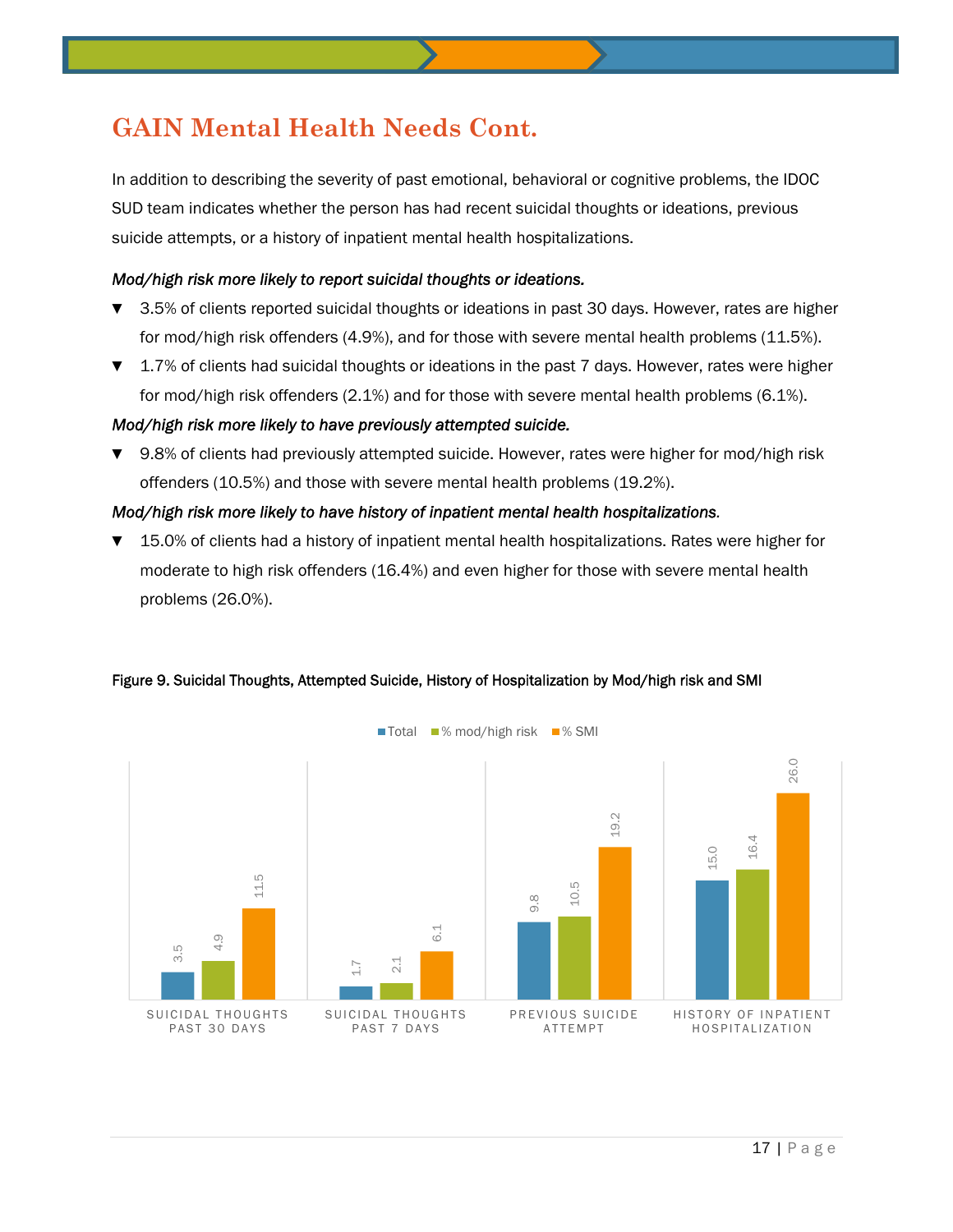### **SUD Services Provided**

During FY2018, 4,838 clients were served with SUD funding through the provider network (Table 3). More than half (58.1%) of the SUD clients were moderate to high risk, and 83.7% of these had a substance use treatment need from the LSI-R. There were 2,811 moderate to high risk probationers and parolees served in FY18.

Approximately \$7.1 million was appropriated for SUD and \$5.7 million was spent on substance use services from the provider network in FY2018 (the remainder was spent on transitional funding, vocational rehabilitation, and BPA administration fees), averaging \$1,187 per person served.

- ▼ More money was spent on treatment services (\$4,061,138.15) than on recovery support services (\$1,682,498.42).
- ▼ By service type provided, outpatient and intensive outpatient (OP and IOP) group treatment accounted for over one-third (39.6%) of the overall budget.
- ▼ Per person, more money was spent on adult residential treatment (\$4,454.10 per person served), and per instance on adult detox (\$588.00 per instance billed).

| <b>Service Type</b>                    |                  |                  | Per      | <b>Clients</b> |            |
|----------------------------------------|------------------|------------------|----------|----------------|------------|
|                                        | <b>Instances</b> | <b>Sum</b>       | instance | served         | Per person |
| <b>Treatment Services</b>              |                  |                  |          |                |            |
| <b>Adult Detox</b>                     | 21               | \$<br>12,348.00  | \$588.00 | 20             | \$617.40   |
| <b>Alcohol or Drug Assessment</b>      | 3581             | \$<br>693,731.14 | \$193.73 | 2,928          | \$236.93   |
| Intensive Outpatient                   | 1,894            | \$<br>91,155.67  | \$48.13  | 331            | \$275.39   |
| <b>Outpatient</b>                      | 4,688            | 689,191.46<br>\$ | \$147.01 | 2,217          | \$310.87   |
| OP and IOP groups                      | 43,375           | \$2,274,574.52   | \$52.44  | 2,969          | \$766.11   |
| <b>Pre-Treatment Services</b>          | 4,294            | \$<br>211,693.61 | \$49.30  | 1,605          | \$131.90   |
| Residential                            | 309              | 71,265.60<br>\$  | \$230.63 | 16             | \$4,454.10 |
| <b>Travel for Professionals</b>        | 536              | \$<br>17,178.15  | \$32.05  | 535            | \$32.11    |
| Total                                  | 58,698           | \$4,061,138.15   | \$69.19  | 4,659          | \$871.68   |
| <b>Recovery Support Services</b>       |                  |                  |          |                |            |
| Adult Safe & Sober Housing             | 1,457            | \$<br>105,248    | \$72.24  | 259            | \$406.36   |
| Case Management (Basic and Intensive)  | 21,639           | \$<br>670,040.78 | \$30.96  | 2,703          | \$247.89   |
| <b>Child Care</b>                      | 148              | \$<br>8,300.92   | \$56.09  | 13             | \$638.53   |
| Drug/Alcohol Testing                   | 46,013           | \$<br>610,659.00 | \$13.27  | 2,911          | \$209.78   |
| <b>Interpreter Services</b>            | 40               | \$<br>4,293.00   | \$107.33 | 18             | \$238.50   |
| <b>Life Skills</b>                     | 552              | \$<br>14,154.78  | \$25.64  | 110            | \$128.68   |
| Recovery Coaching                      | 2,511            | \$<br>105,334.30 | \$41.95  | 487            | \$216.29   |
| <b>Staffing (Planned Facilitation)</b> | 6,917            | \$<br>77,862.67  | \$11.26  | 1,913          | \$40.70    |
| Transportation                         | 9,093            | \$<br>86,604.97  | \$9.52   | 351            | \$246.74   |
| Total                                  | 88,370           | \$1,682,498.42   | \$19.04  | 3,367          | \$499.70   |
| <b>Grand Total</b>                     | 156,446          | \$5,743,636.57   | \$36.71  | 4,838          | \$1,187.19 |

#### Table 3. SUD Services Billed per Client Served\*

\*IDOC SUD team provided report of expenditures pulled from WITS.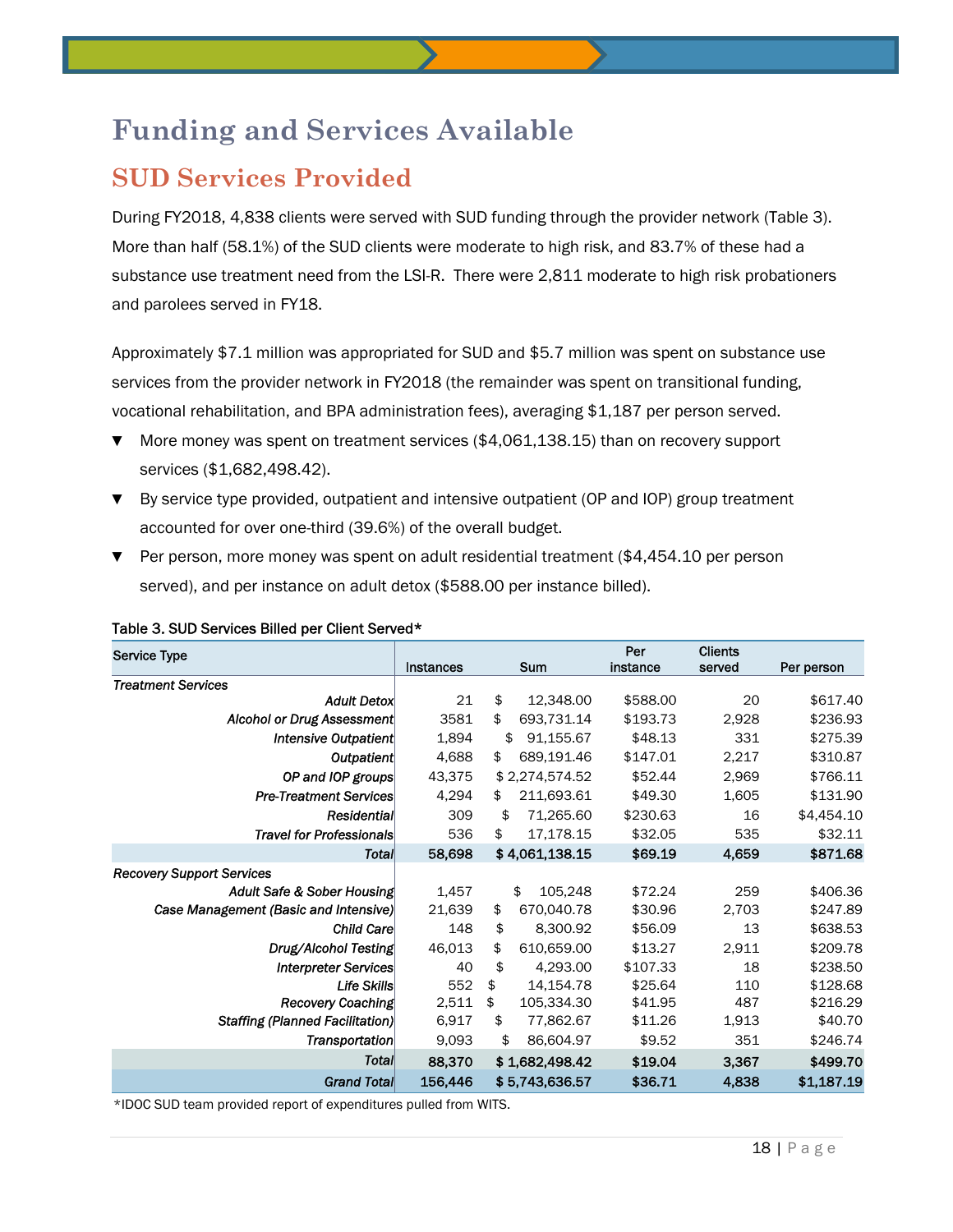### **SUD Funds by District**

More money was spent in Districts 4 and 3 compared to other districts (Table 4); however, these two districts hold 45.0% of the probation and parole population. Compared to the number of clients served, more money was spent per client in District 2 (\$1,622.74) and District 4 (\$1,608.04).

▼ Districts 6, 5 and 7 served a larger portion of the moderate to high risk probationers and parolees living within their district.

Although 40% percent of SUD funding was spent on intensive outpatient (IOP) and outpatient (OP) group treatment, some districts used a higher portion of the budget for this purpose than others.

- ▼ District 4 (47.6%), District 3 (43.0%) and District 2 (43.0%) had the highest spending on group treatment compared to other districts.
- ▼ District 1 (25.4%) and District 6 (18.2%) had the highest portion of their budget used for outsourced GAIN alcohol or drug assessments.
- ▼ District 2 (12.0%) and District 5 (12.0%) had the highest portion of their budget used for drug testing.

|                 |              |                | , apic -1, OOD OOI 11000 DIIIOG por OIIOH, OOI 10G                  |                |                    |         |                      |                |
|-----------------|--------------|----------------|---------------------------------------------------------------------|----------------|--------------------|---------|----------------------|----------------|
|                 | #<br>Clients | % of<br>Total  | Rate per<br>100 of<br>Mod/high<br>clients<br>served per<br>Mod/high |                | Money<br>Spent per | % OP    | % Alcohol or<br>Drug | % Drug         |
| <b>DISTRICT</b> | Served       | <b>Clients</b> | in District                                                         | Sum            | Client             | and IOP | Assessment           | <b>Testing</b> |
| 1               | 906          | 18.5%          | 54.6                                                                | \$651,407.49   | \$718.99           | 32.7%   | 25.4%                | 8.7%           |
| $\overline{c}$  | 259          | 5.3%           | 59.1                                                                | \$420,288.73   | \$1,622.74         | 43.0%   | 6.0%                 | 12.0%          |
| 3               | 981          | 20.0%          | 52.3                                                                | \$1,067,077.84 | \$1,087.74         | 43.1%   | 14.7%                | 11.5%          |
| $\overline{4}$  | 1,111        | 22.6%          | 53.5                                                                | \$1,786,529.97 | \$1,608.04         | 47.6%   | 6.4%                 | 11.1%          |
| 5               | 587          | 12.0%          | 64.2                                                                | \$671,258.53   | \$1,143.54         | 34.6%   | 10.5%                | 12.0%          |
| 6               | 598          | 12.2%          | 71.5                                                                | \$61,458.49    | \$938.89           | 28.8%   | 18.2%                | 9.4%           |
| $\overline{7}$  | 464          | 9.5%           | 61.9                                                                | \$585,615.52   | \$1,262.10         | 30.0%   | 10.7%                | 8.40%          |
| <b>TOTAL</b>    | 4,906*       | 100.0%         | 58.1                                                                | \$5,743,636.57 | \$1,170.74         | 39.6%   | 12.1%                | 10.6%          |

#### Table 4. SUD Services Billed per Client Served\*\*

 *\*Some clients were served in more than one district.*

 *\*\*IDOC SUD team provided report of expenditures pulled from WITS.*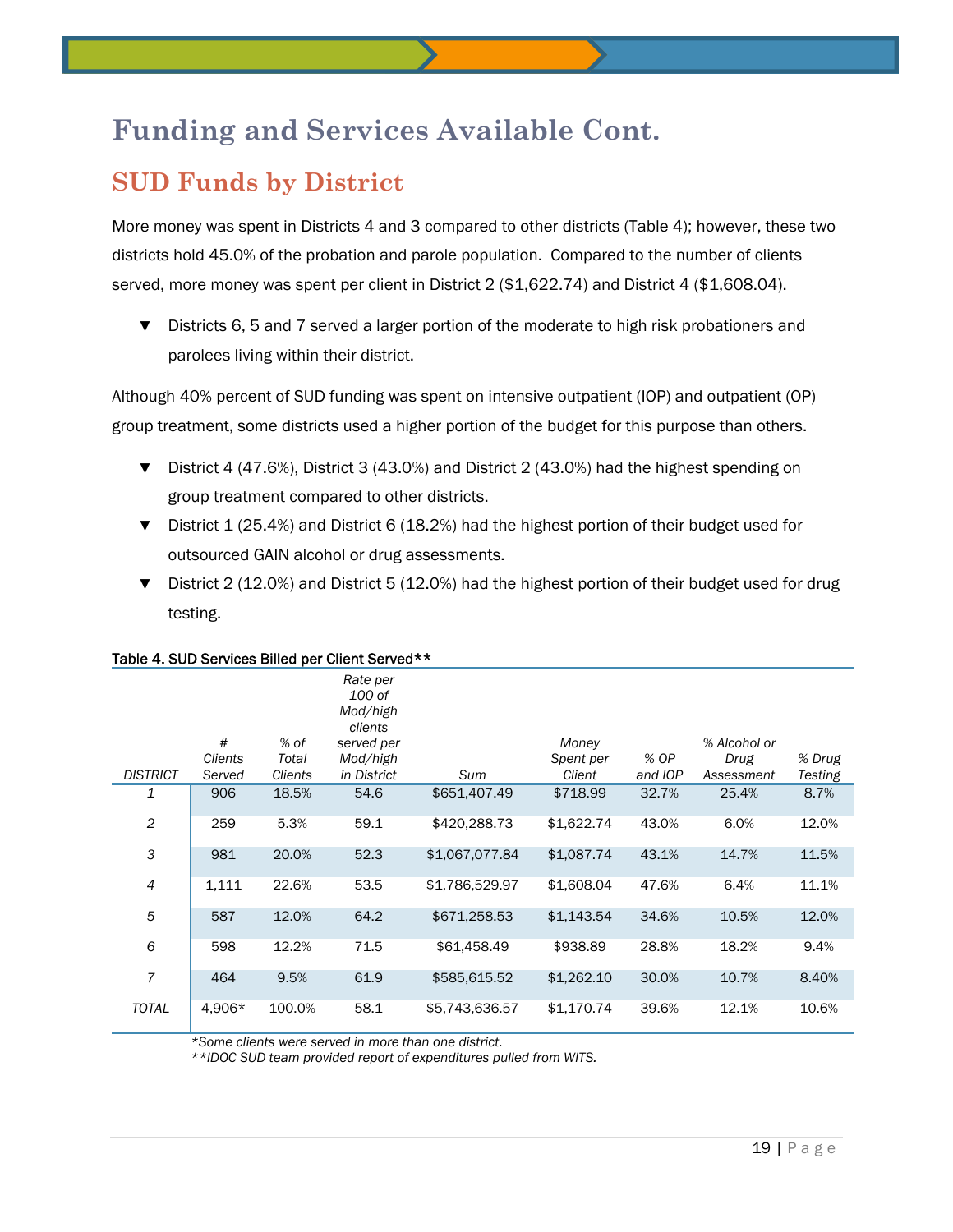### **Problem Solving Courts by District**

Table 5 provides information by district for the 1,504 individuals IDOC supervises that were involved in a problem-solving court during FY18, displayed by court type, jurisdiction and percent moderate and high. This number only reflects those who were actively supervised under the jurisdiction of IDOC. There are problem solving court participants in the state, in addition to this number, that are not under the jurisdiction of IDOC.

About 68.0% of the problem-solving court population were moderate to high risk, but this differs by district and by type of court.

- ▼ Half (51.5%) of participants in veteran's court, and over two-thirds of participants within the mental health (67.6%) and drug court (68.2%) were moderate to high risk.
- ▼ District 4 involved a higher portion of lower risk individuals in drug court and veteran's court than other districts.
- ▼ District 6 had the highest portion of moderate to high risk individuals involved in drug court and mental health court.
- ▼ Districts 2 and 3 had the highest portion of moderate to high risk individuals involved in veteran's court.

|                 |       |          |                |          |           |          | IVIGIIGI |          |
|-----------------|-------|----------|----------------|----------|-----------|----------|----------|----------|
|                 | Drug  | %        | Family         | %        | Veteran's | %        | health   | %        |
| <b>District</b> | court | mod/high | court          | mod/high | court     | mod/high | court    | mod/high |
| 1               | 98    | 68.5%    | $\circ$        | $\star$  | O         | $\star$  | 75       | 52.6%    |
| $\overline{2}$  | 53    | 64.3%    | $\circ$        | $\star$  | 9         | 57.1%    | 24       | 84.6%    |
| 3               | 149   | 72.7%    | $\overline{0}$ | $\star$  | 31        | 57.1%    | 28       | 48.0%    |
| $\overline{4}$  | 258   | 65.2%    | $\overline{0}$ | $\star$  | 43        | 30.9%    | 35       | 55.9%    |
| 5               | 111   | 76.6%    | $\overline{0}$ | $\star$  | 7         | 50.0%    | 27       | 66.7%    |
| 6               | 191   | 79.7%    | $\circ$        | $\star$  | 5         | 33.3%    | 23       | 95.2%    |
| 7               | 295   | 70.4%    | 5              | 100%     | 8         | 100.0%   | 28       | 87.0%    |
| <b>Total</b>    | 1,155 | 68.2%    | 5              | 100%     | 103       | 51.5%    | 241      | 67.6%    |

#### Table 5. Problem Solving Court and Percent Moderate to High Risk Served

*Mental*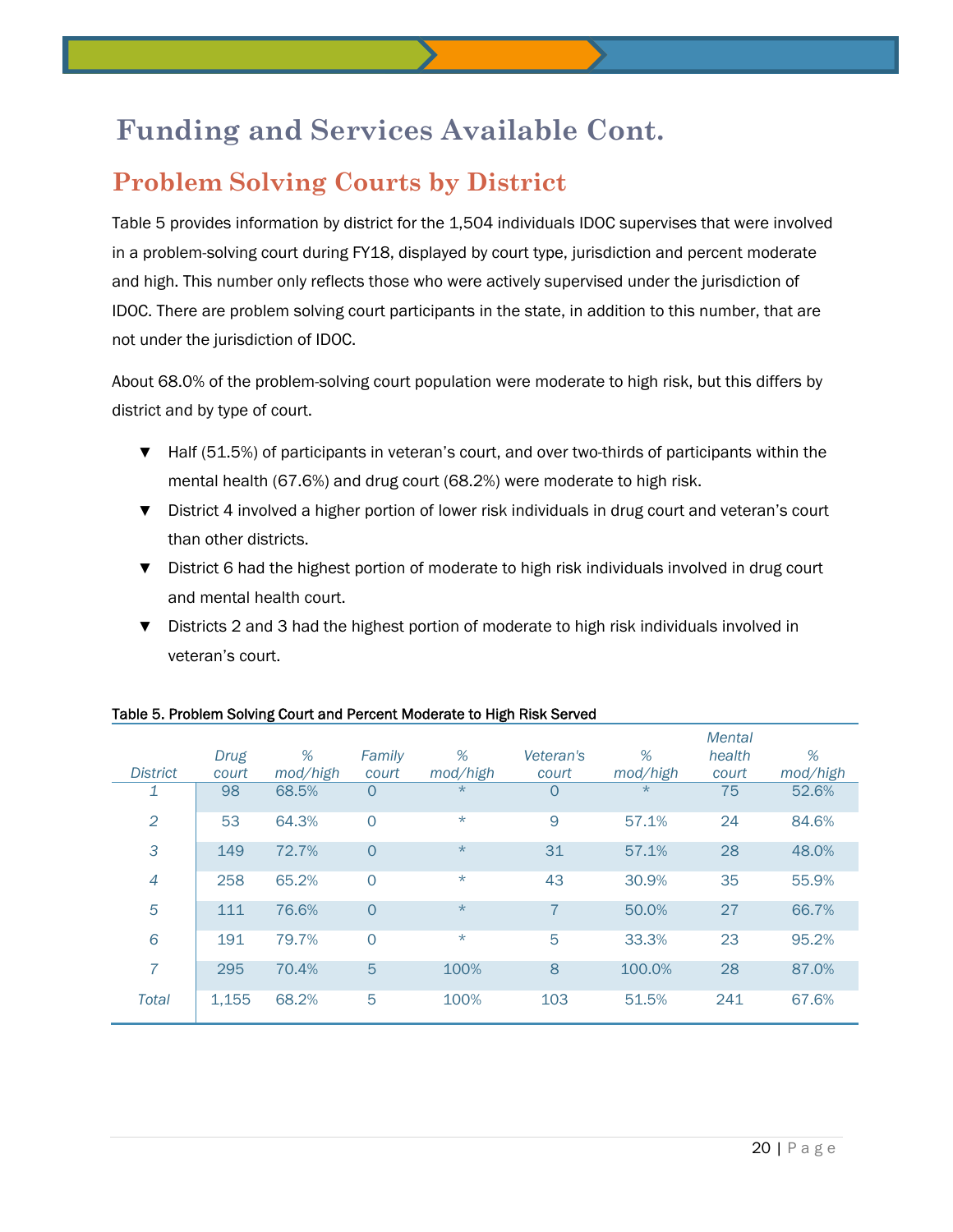### **Aftercare Programming Per District**

In addition to SUD funding in FY18, \$1.8 million covered the salary and benefits for fourteen Drug and Alcohol Rehabilitation Specialists (DARS) and eleven overseeing clinicians within each district. The positions provided programming for offender aftercare once released from prison and programming for those with a high risk to revocate. In addition, the DARS completed GAIN assessments for individuals required to have a GAIN treatment recommendation for the presentence investigation report.

Moderate to high risk offenders are expected to continue with aftercare programming in the community once released from prison. Approximately 1,741 probation and parolees received aftercare in the community in FY18 and about 58.0% (N=1,010) of those receiving aftercare programming were moderate to high risk.

|                | # Full time      | # Receiving |                    | # GAIN      | Total<br>Group |
|----------------|------------------|-------------|--------------------|-------------|----------------|
| District       | <b>Positions</b> | Aftercare   | % Mod/high<br>Risk | Assessments | Sessions       |
| 1              | $\overline{2}$   | 451         | 55.4%              | 374         | 564            |
| $\overline{2}$ | $\overline{2}$   | 106         | 65.1%              | 198         | 296            |
| 3              | $\overline{4}$   | 620         | 55.8%              | 586         | 902            |
| 8<br>4         |                  | 205         | 57.6%              | 1,400       | 1,239          |
| 3<br>5         |                  | 144         | 65.0%              | 509         | 601            |
| 6              | $\overline{2}$   | 36          | 61.1%              | 89          | 215            |
| $\overline{7}$ | $\overline{4}$   | 179         | 62.6%              | 564         | 646            |
| <b>Total</b>   | 25               | 1,741       | 58.0%              | 3,720       | 4,463          |

#### Table 5. Drug and Rehabilitation Specialists per District and Aftercare Clients Served

\*Central office DARS manage treatment authorizations, conduct behavioral health assessments, and provide state-wide support in delivery of groups and GAIN assessments.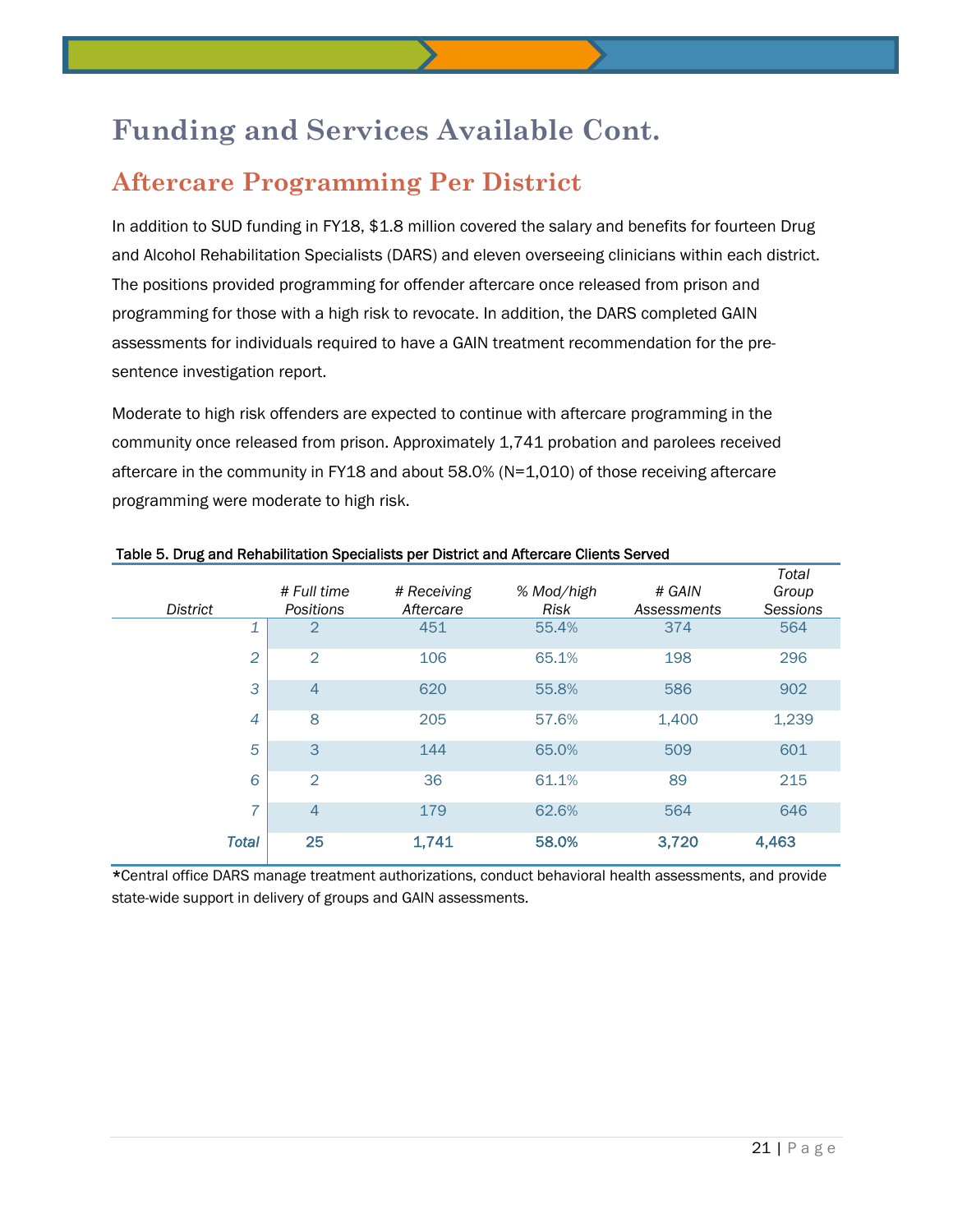### **Mental Health Services Provided**

There were 340 IDOC clients who received mental health services in FY18 and 59.7% of those receiving services had LSI scores above 24. There were 9,527 total treatment instances entered into WITS.

- ▼ *203 moderate and high-risk probationers and parolees were served with mental health treatment in FY18.* 
	- ▼ 70.8% of the services provided were clinical, 15.9% nursing, and 12.7% medical.
	- ▼ The most common individual type of service provided was group skill training (19.8%), followed by community based rehabilitative services (16.3%) and established outpatient medical services (12.1%).

|                |                                                            |                |          | <b>Clients</b> |      |
|----------------|------------------------------------------------------------|----------------|----------|----------------|------|
|                | <b>Service Provided</b>                                    | Instances      | %        | served         | %    |
| Clinical       | <b>BH Treatment Plan</b>                                   | 66             | 0.7      | 49             | 3.9  |
|                | Case Management                                            | 918            | 9.6      | 94             | 7.4  |
|                | <b>Community Based Rehabilitative Services</b>             | 1,554          | 16.3     | 123            | 9.8  |
|                | Family Psychotherapy, without patient present              | 4              | $\Omega$ | 4              | 0.3  |
|                | Group Counseling - Substance Abuse                         | 339            | 3.6      | 31             | 2.5  |
|                | Group Psychotherapy                                        | 936            | 9.8      | 38             | 3    |
|                | <b>Group Skill Training</b>                                | 1,882          | 19.8     | 104            | 8.2  |
|                | Psychiatric Diagnostic Evaluation                          | 128            | 1.3      | 117            | 9.2  |
|                | Psychiatric Diagnostic Evaluation with Medical<br>Services | 37             | 0.4      | 30             | 2.4  |
|                | Psychotherapy                                              | 884            | 9.3      | 132            | 10.5 |
| Crisis         | <b>Community Crisis Intervention</b>                       | $\overline{4}$ | $\Omega$ | 3              | 0.2  |
|                | Crisis Psychotherapy, 60 minutes                           | $\overline{2}$ | 0        | $\overline{2}$ | 0.2  |
| Medical        | <b>Established Outpatient</b>                              | 1149           | 12.1     | 246            | 19.4 |
|                | <b>New Outpatient</b>                                      | 61             | 0.6      | 59             | 4.7  |
| <b>Nursing</b> | <b>Behavioral Health Nursing Services</b>                  | 1,239          | 13       | 170            | 13.4 |
|                | Injection                                                  | 275            | 2.9      | 45             | 3.6  |
|                | <b>Blood Draw</b>                                          | 5              | 0.1      | 5              | 0.4  |
| Peer           | Peer Support                                               | 38             | 0.4      | 8              | 0.6  |
| Other          | Other                                                      | 6              | $\Omega$ | $\overline{4}$ | 0.1  |

#### Table 6. Mental Health Services Provided per Clients Served\*

\*IDHW team provided report of expenditures pulled from WITS.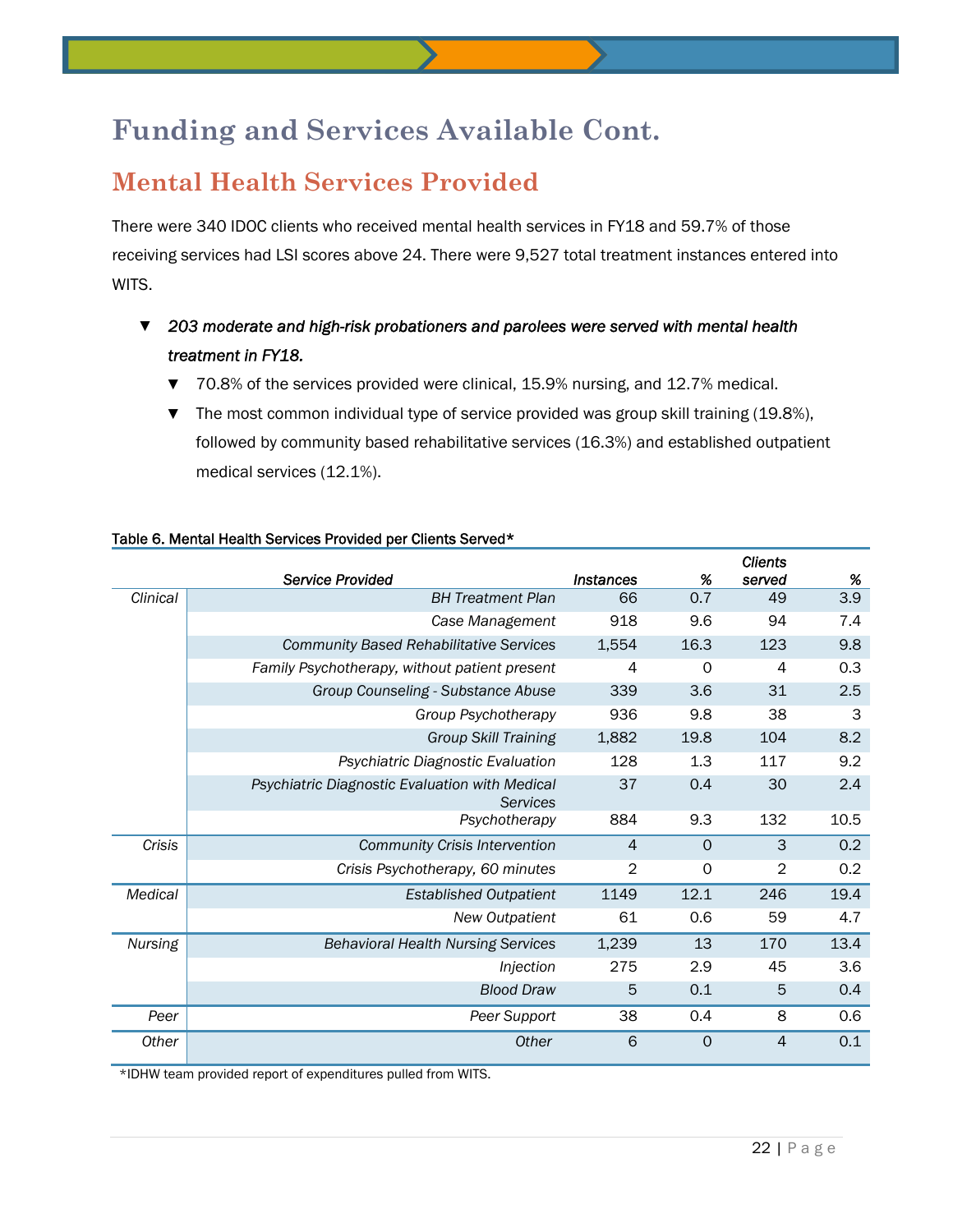### **Mental Health Services Provided per District**

- ▼ Compared to the mod/high risk probation and parole population considered to have mental health treatment needs, IDHW Region 7 (served 40.2 per 100) and Region 5 (served 39.2 per 100) served a higher portion of clients.
- ▼ Region 1 (12.9 per 100) and Region 6 (17.8 per 100) served fewer clients compared to the mod/high population considered to have a severe mental illness.

|                     | <i><b>Instances</b></i> | %    | <b>Clients</b><br>Served | %    | Rate per 100<br>of Mod/high<br>clients served<br>per Mod/high<br>with SMI in<br><b>District</b> |
|---------------------|-------------------------|------|--------------------------|------|-------------------------------------------------------------------------------------------------|
| IDHW, DBH, Region 1 | 1,684                   | 17.7 | 35                       | 10.3 | 12.9                                                                                            |
| IDHW, DBH, Region 2 | 1,009                   | 10.6 | 21                       | 6.2  | 27.0                                                                                            |
| IDHW, DBH, Region 3 | 707                     | 7.4  | 55                       | 16.2 | 18.7                                                                                            |
| IDHW, DBH, Region 4 | 1,698                   | 17.8 | 72                       | 21.2 | 21.6                                                                                            |
| IDHW, DBH, Region 5 | 2,128                   | 22.3 | 69                       | 20.3 | 39.2                                                                                            |
| IDHW, DBH, Region 6 | 1,213                   | 12.7 | 32                       | 9.4  | 17.8                                                                                            |
| IDHW, DBH, Region 7 | 1,088                   | 11.4 | 56                       | 16.5 | 40.2                                                                                            |
| Total               | 9,527                   | 100  | 340                      | 100  | 23.1                                                                                            |

#### Table 7. Mental Health Services Provided per District

\*IDHW team provided report of expenditures pulled from WITS.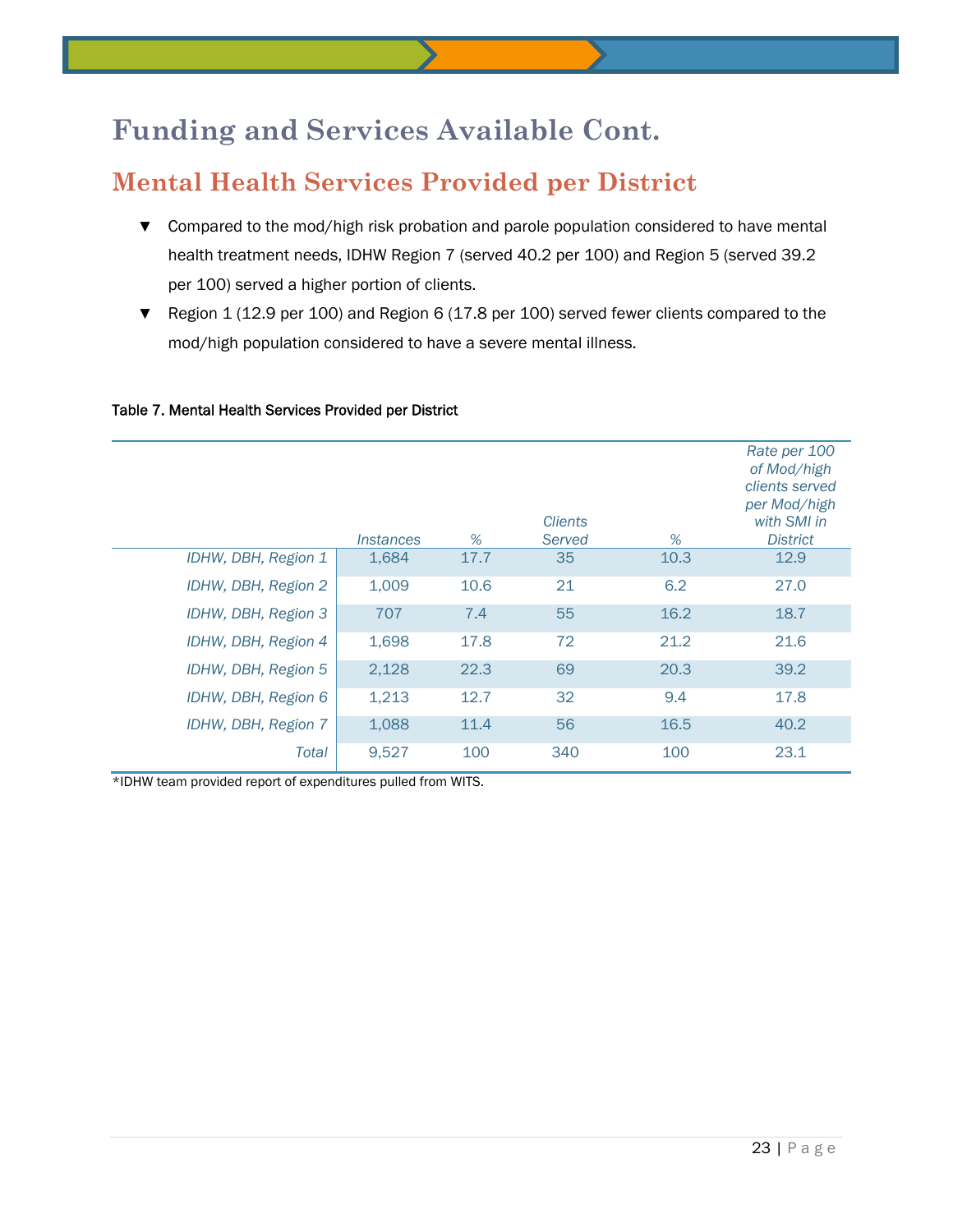### **Recidivism**

The following analysis was conducted to determine the recidivism (percent re-incarcerated as parole violator, term or rider) of the community population living within the community at some point during FY18.

#### *Mod/high risk probationers and parolees were significantly more likely to be re-incarcerated.*

▼ Mod/high risk without a substance use or mental health problem were less likely to be reincarcerated (27.7%) than those with a severe mental illness (36.9%) or substance use problem (54.8%).



#### Figure 10. Recidivism by Risk level

*Individuals serving time on drug charges had the highest recidivism rate.* 



#### Figure 11. Recidivism by Crime Type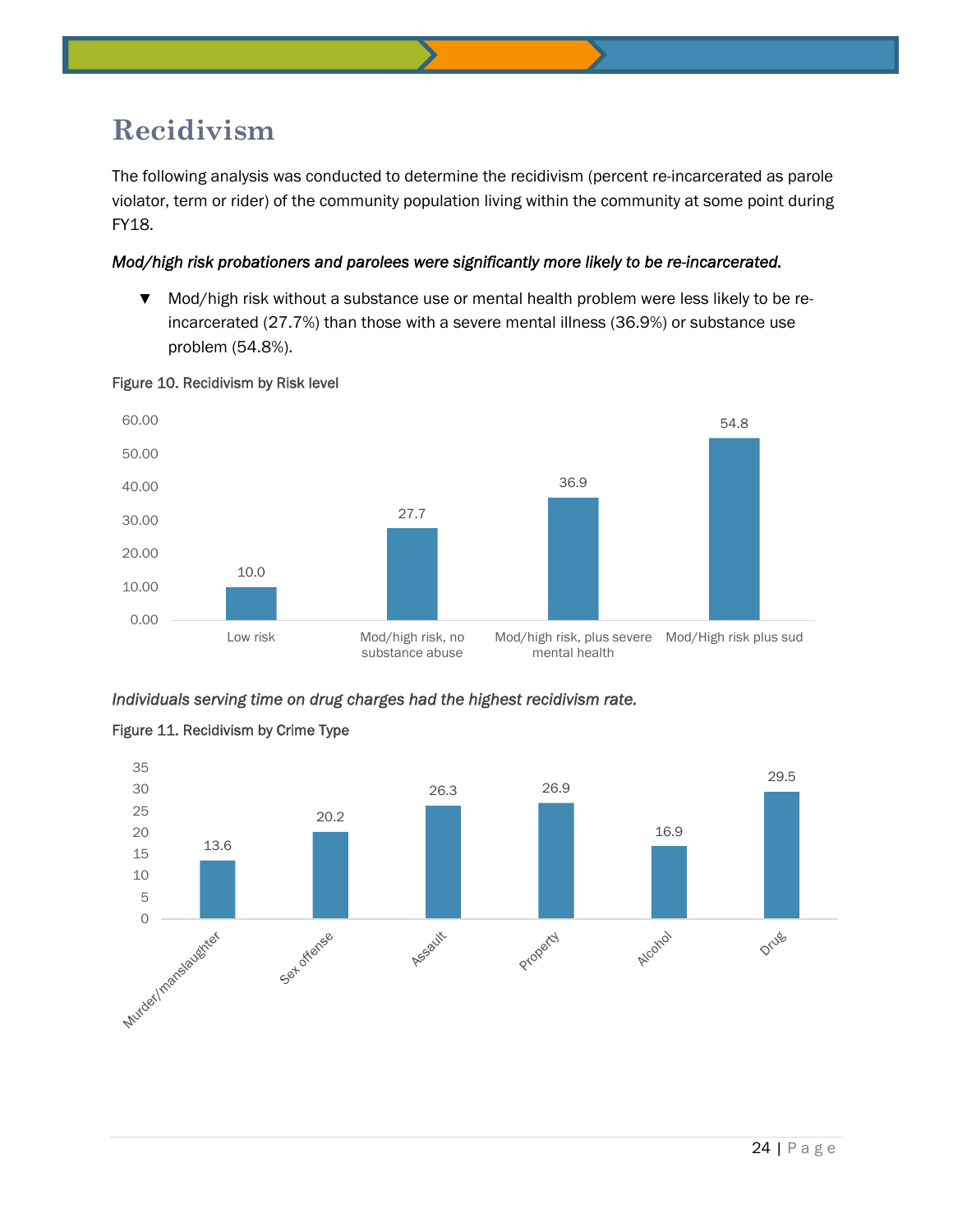### **Recidivism by Service**

The strongest predictors for recidivism among the total community population were (in order of importance): length of prior criminal history, lack of education/employment, poor housing accommodations, criminal companions, attitude towards supervision, and substance use.

#### **IDOC SUD Funding**

#### *Moderate to high risk probationers and parolees with a substance use treatment need and received SUD funded treatment were significantly less likely to recidivate.*

- ▼ Mod/high risk with a substance use treatment need who were IDOC SUD clients recidivated at 47.1% compared to 51.5% of those without IDOC funded treatment in FY18.
- ▼ Mod/high risk with a substance use treatment need were less likely to recidivate if they received over \$1,000 in services (37.4% compared to 52.4%).
- ▼ Those not recidivating and receiving SUD funds averaged \$1,470 in services.

#### **Drug Court**

#### *Mod/high risk probationers and parolees with a substance use treatment need involved in a Problem-Solving Court were significantly less likely to recidivate.*

- ▼ Mod/high risk with a substance use treatment need recidivated at a rate of 33.7% if involved in a problem-solving court compared to 53.0%.
- ▼ Mod/high risk without a substance use treatment need recidivated at a rate of 22.0% if involved in a problem-solving court compared to 38.4%.

#### **Aftercare Programming**

#### *Mod/high risk probationers and parolees with a substance use treatment need were significantly less likely to recidivate if received aftercare in FY18.*

- ▼ Mod/high risk with a substance use treatment need recidivated at a rate of 44.6% if involved in aftercare compared to 50.9%.
- ▼ Mod high risk without a treatment need recidivated at a rate of 26.2% if involved in aftercare compared to 39.4%.
- $\blacktriangledown$  If completed aftercare, individuals were less likely to recidivate than those who failed (34.4%) compared to 51.7%).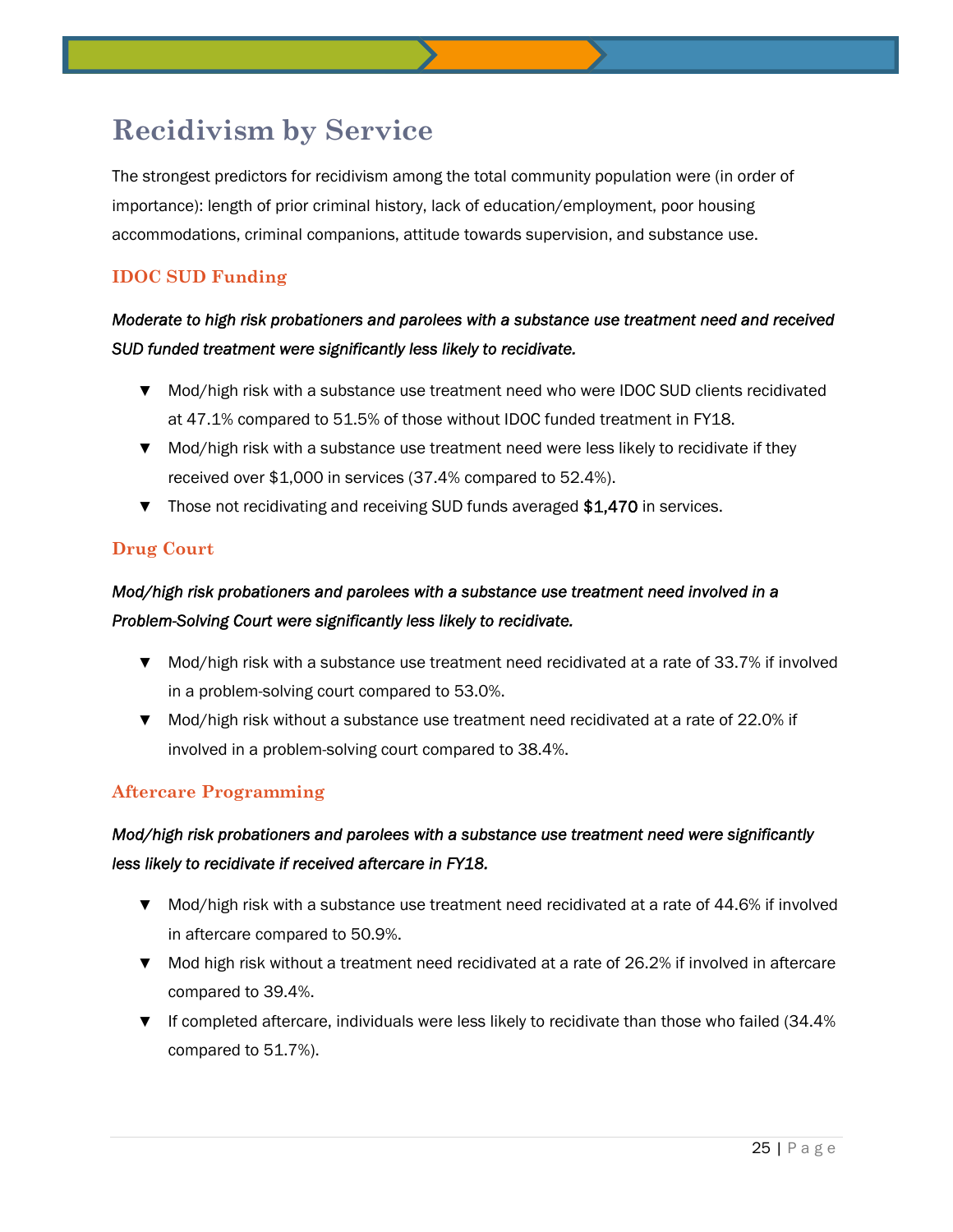#### **Mental Health**

#### *Mod/high risk probationers and parolees with mental health needs who received IDHW funded treatment were significantly less likely to recidivate than those who did not.*

- ▼ Moderate to high risk probationers and parolees with an indication of severe mental illness and received mental health treatment were less likely to recidivate than those not receiving treatment (31.8% compared to 38.2%).
- ▼ Those receiving less than 20 hours of treatment had a higher recidivism rate than those receiving more than 20 hours of treatment (51.1% compared to 22.8%).

# **High Risk Needing and Not Receiving Treatment Substance Use Disorder Services**

There were about 7,246 total probationers and parolees over the course of the year that were moderate to high risk and 5,776 moderate/high risk with an LSI SUD domain score over .4. This does not include anyone who was out of state for all or most of the year on interstate compact, or anyone who absconded supervision for all or most of the year.

- ▼ 38.8% of moderate to high risk probation and parolees (N=2,811) received IDOC funded SUD services within FY18.
- $\blacktriangledown$  58.0% of individuals receiving after care in the community (N=1,010) were moderate to high risk.
- ▼ 68.2% of problem-solving court participants were (N=863) were moderate/high risk.
- ▼ 3,653 unique clients received a substance use related state funded service in FY2018 (IDOC SUD funded treatment, aftercare or problem-solving court), with some individuals receiving more than one type.
- ▼ About 2,123 moderate/high risk individuals with substance use needs did not receive IDOC SUD funded treatment, after care, or were involved in a problem court.
	- $\circ$  2,123  $*$  \$1,470 (average amount spent by those receiving services who did not recidivate) equals an additional \$3,120,810.